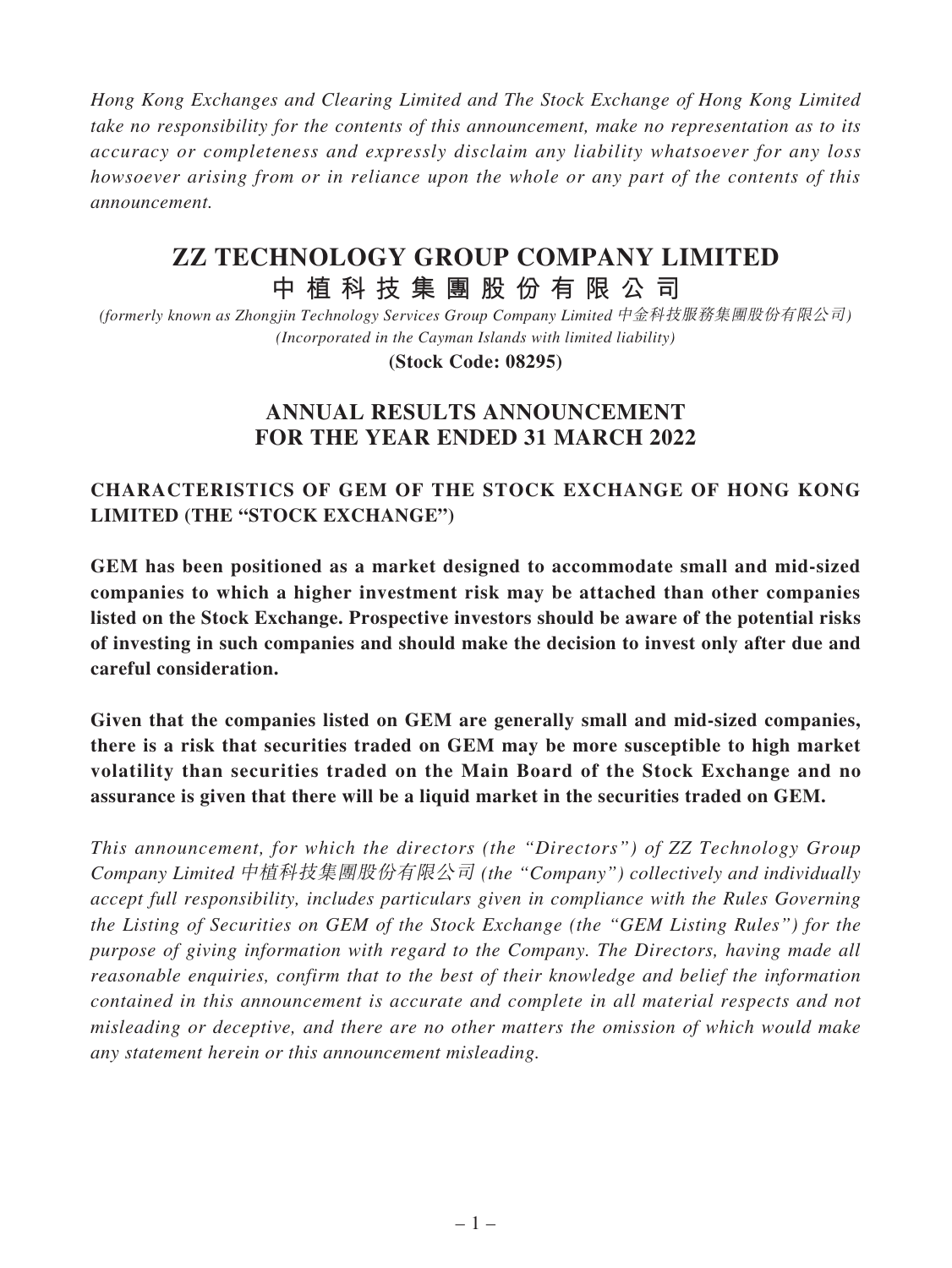# **FINANCIAL HIGHLIGHTS**

- The Group recorded a revenue of approximately RMB865.7 million for the Year (2021: approximately RMB264.4 million), representing 227% increase as compared to that of last financial year. Such significant increase was mainly attributable to the revenue generated from the provision of value-added telecommunication and related services in the PRC after the completion of the acquisition of the KingNine Group in October 2020.
- Profit attributable to owners of the Company for the Year was approximately RMB80.4 million, compared to the profit of approximately RMB26.2 million for the last financial year.
- Basic earnings per share for the Year was approximately RMB1.92 cent (2021: approximately RMB0.68 cent).
- The Board does not recommend payment of a dividend for the Year (2021: Nil).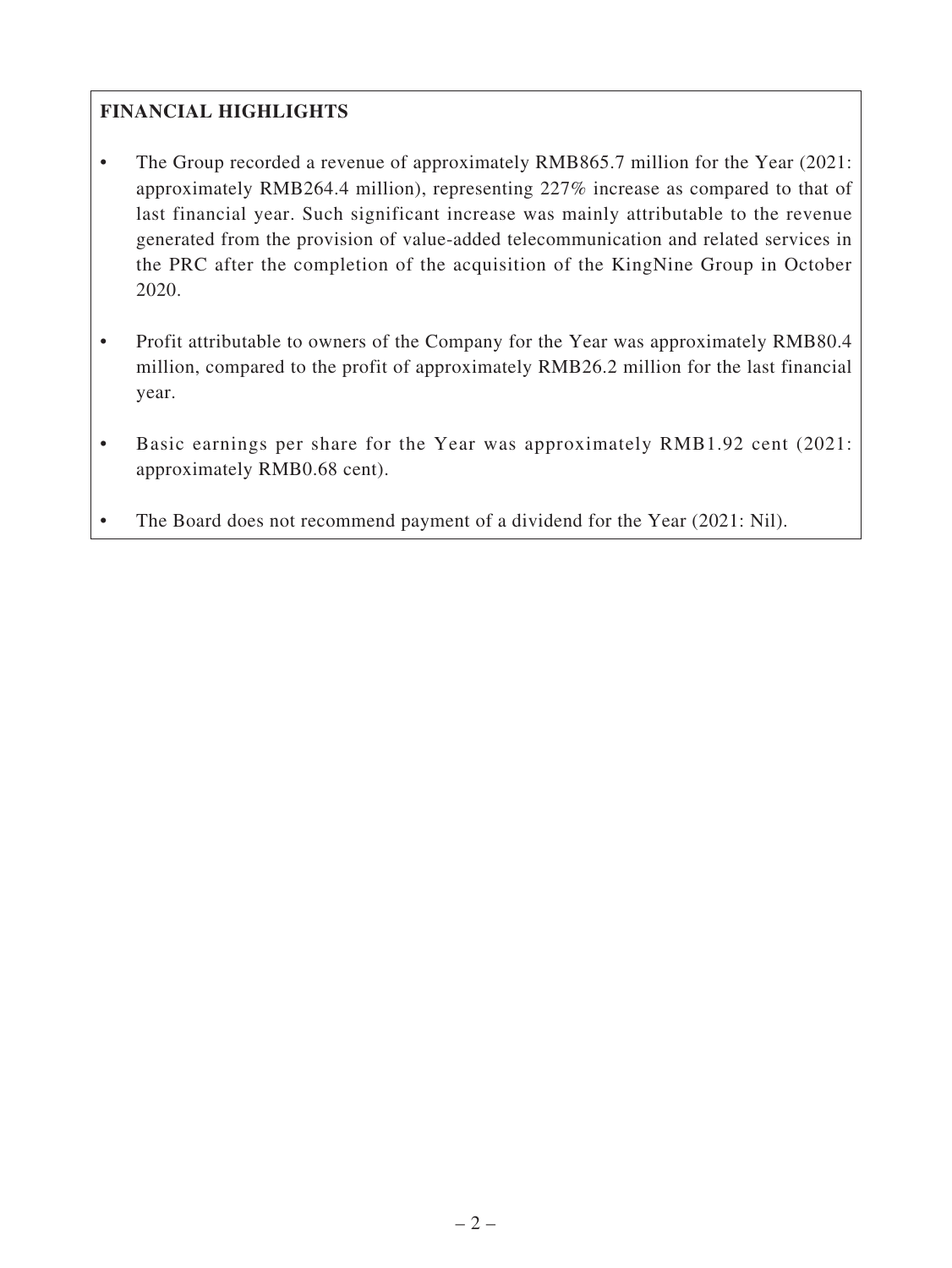# **ANNUAL RESULTS**

The board (the "Board") of directors (the "Directors") of ZZ Technology Group Company Limited 中植科技集團股份有限公司 (formerly known as Zhongjin Technology Services Group Company Limited 中金科技服務集團股份有限公司) (the "Company") is pleased to announce the consolidated results of the Company and its subsidiaries (collectively, the "Group") for the year ended 31 March 2022 (the "Year"), together with the relevant comparative figures for the previous financial year as follows:

# **CONSOLIDATED STATEMENT OF PROFIT OR LOSS AND OTHER COMPREHENSIVE INCOME**

*For the year ended 31 March 2022*

|                                                      |                       | 2022           | 2021           |
|------------------------------------------------------|-----------------------|----------------|----------------|
|                                                      | <b>Notes</b>          | <b>RMB'000</b> | <b>RMB'000</b> |
|                                                      |                       |                | (Re-presented) |
| <b>Continuing operations</b>                         |                       |                |                |
| Revenue                                              | $\mathfrak{Z}$        | 865,670        | 264,368        |
| Cost of services                                     |                       | (678, 596)     | (181, 207)     |
| Gross profit                                         |                       | 187,074        | 83,161         |
| Other income and losses, net                         | $\overline{4}$        | 31,655         | 35,090         |
| Gain from derecognition of financial assets          |                       |                |                |
| measured at amortised costs                          |                       | 13,936         |                |
| Receipt of written-off trade receivables             |                       | 5,980          |                |
| Marketing expenses                                   |                       | (9,235)        | (2,624)        |
| Research and development expenses                    |                       | (28, 114)      | (7,196)        |
| Administrative expenses                              |                       | (87, 654)      | (60, 366)      |
| Net impairment loss                                  |                       | (12, 542)      | (313)          |
| Finance costs                                        | 5                     | (17,067)       | (6, 413)       |
| Share of loss of an associate                        |                       | (17)           |                |
| Profit before tax                                    | $\boldsymbol{\delta}$ | 84,016         | 41,339         |
| Income tax expenses                                  | $\overline{7}$        | (12, 886)      | (10, 648)      |
| Profit for the year from continuing operations       |                       | 71,130         | 30,691         |
| <b>Discontinued operation</b>                        |                       |                |                |
| Gain/(loss) for the year from discontinued operation |                       | 5,825          | (3,815)        |
| Profit for the year                                  |                       | 76,955         | 26,876         |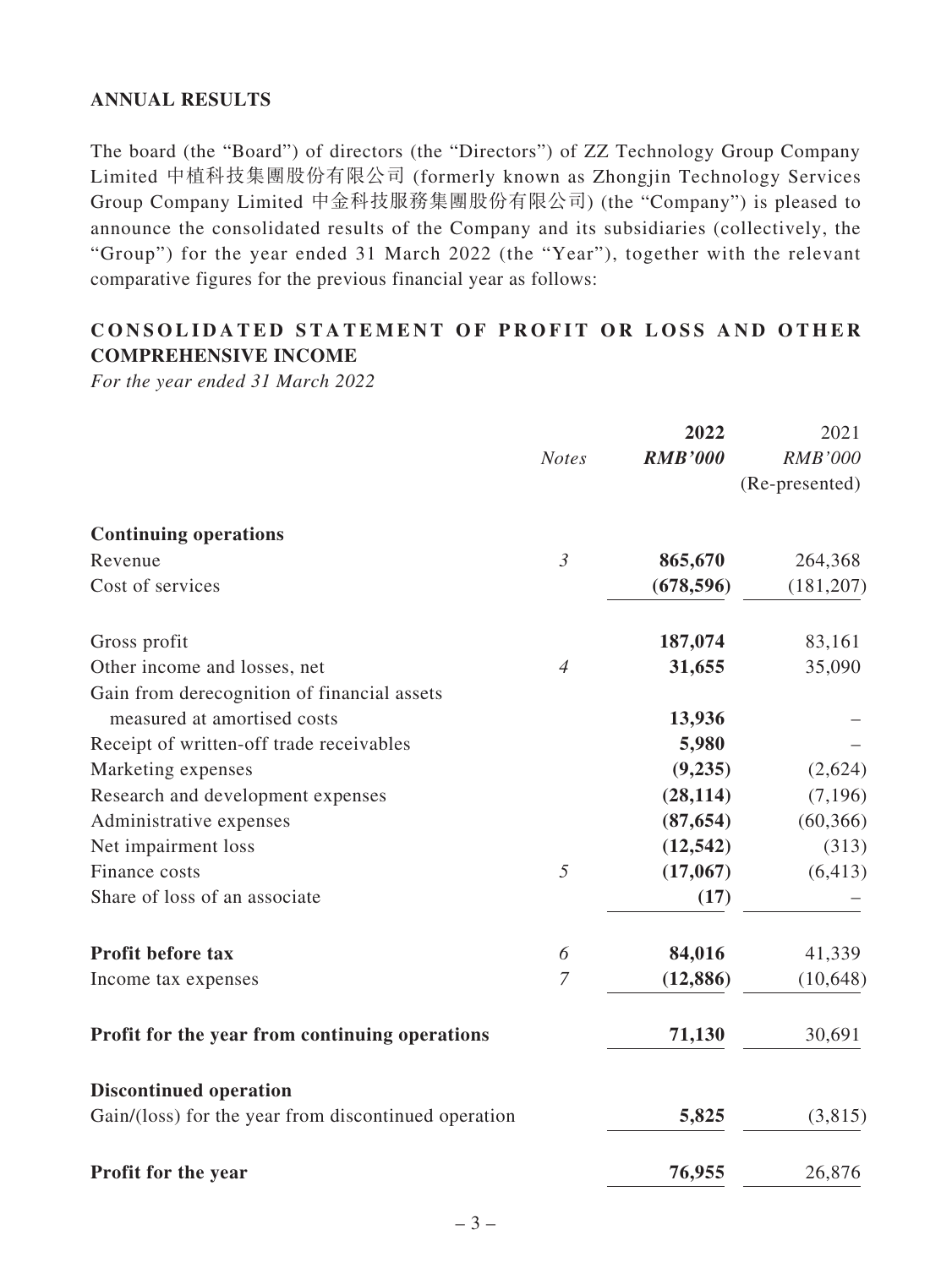|                                                        | 2022           | 2021           |
|--------------------------------------------------------|----------------|----------------|
|                                                        | <b>RMB'000</b> | <b>RMB'000</b> |
|                                                        |                | (Re-presented) |
| Other comprehensive income/(loss)                      |                |                |
| Items that may be subsequently reclassified to         |                |                |
| profit or loss:                                        |                |                |
| Exchange differences arising on translation of         |                |                |
| foreign operations                                     | (5,143)        | (37,719)       |
| Reclassification of translation reserve upon           |                |                |
| disposal of subsidiaries                               | (5,265)        |                |
| Reclassification of translation reserve upon           |                |                |
| deregistration of a subsidiary                         | 1,259          |                |
| Items that will not be reclassified to profit or loss: |                |                |
| Fair value loss on equity instrument at fair value     |                |                |
| through other comprehensive income                     |                | (3,235)        |
| Other comprehensive loss for the year, net of tax      | (9,149)        | (40, 954)      |
| Total comprehensive income/(loss) for the year         | 67,806         | (14,078)       |
| Profit for the year attributable to:                   |                |                |
| <b>Owners of the Company</b>                           |                |                |
| arises from continuing operations                      | 74,525         | 29,968         |
| arises from discontinued operations                    | 5,825          | (3,815)        |
|                                                        |                |                |
|                                                        | 80,350         | 26,153         |
| <b>Non-controlling interests</b>                       |                |                |
| arises from continuing operations                      | (3,395)        | 723            |
| arises from discontinued operations                    |                |                |
|                                                        |                |                |
|                                                        | (3,395)        | 723            |
|                                                        | 76,955         | 26,876         |
|                                                        |                |                |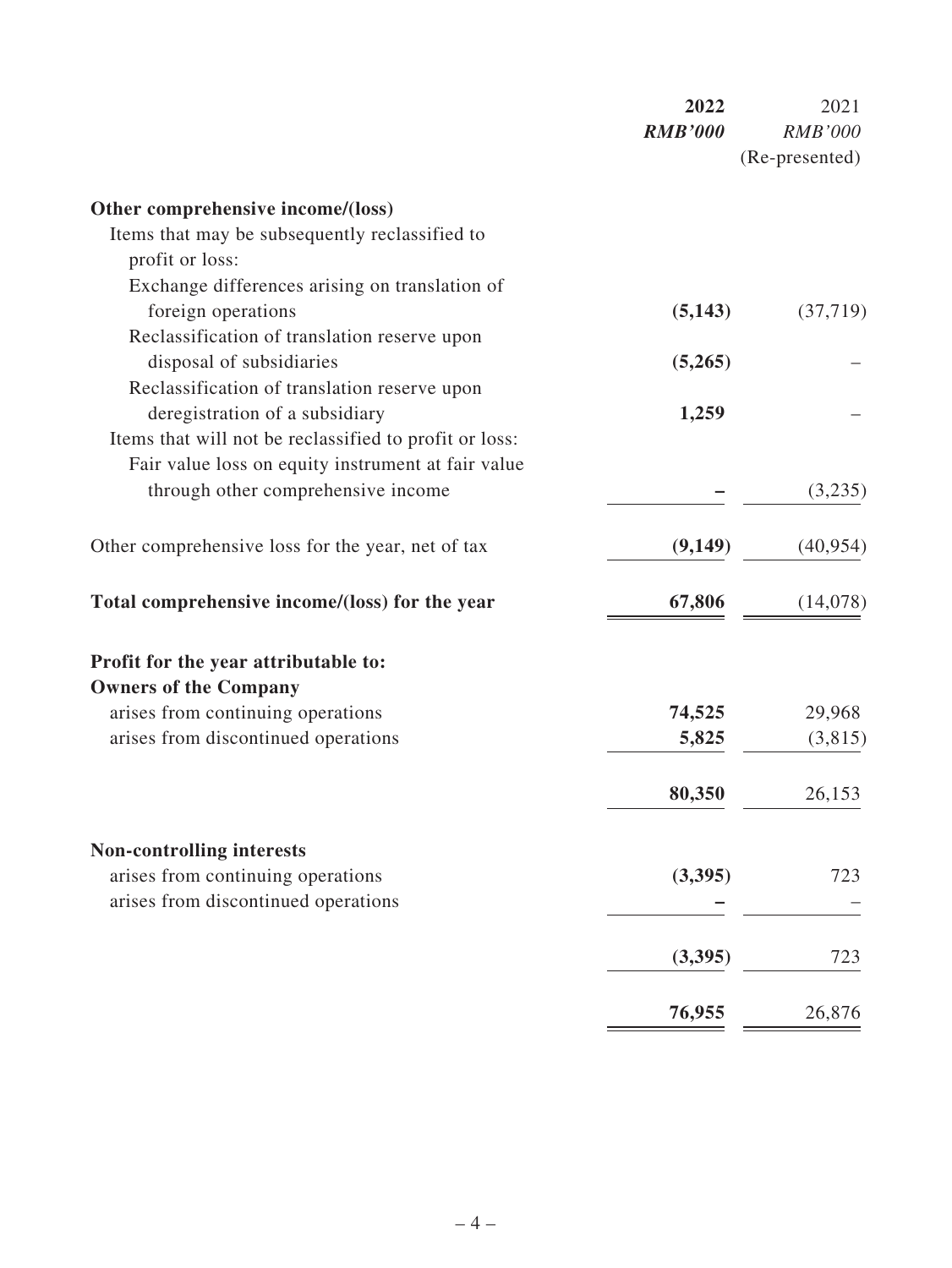|                                                             |              | 2022           | 2021           |
|-------------------------------------------------------------|--------------|----------------|----------------|
|                                                             | <b>Notes</b> | <b>RMB'000</b> | <b>RMB'000</b> |
|                                                             |              |                | (Re-presented) |
| Total comprehensive income/(loss) attributable to:          |              |                |                |
| <b>Owners of the Company</b>                                |              |                |                |
| arises from continuing operations                           |              | 68,596         | 14,431         |
| arises from discontinued operations                         |              | 2,605          | (29, 232)      |
|                                                             |              | 71,201         | (14, 801)      |
| <b>Non-controlling interests</b>                            |              |                |                |
| arises from continuing operations                           |              | (3,395)        | 723            |
| arises from discontinued operations                         |              |                |                |
|                                                             |              | (3,395)        | 723            |
|                                                             |              | 67,806         | (14,078)       |
| Earnings per share attributable to owners of the<br>Company |              |                |                |
| <b>Continuing operation</b>                                 |              |                |                |
| Basic and diluted (RMB cents)                               | 9            | 1.78           | 0.78           |
| <b>Discontinued operation</b>                               |              |                |                |
| Basic and diluted (RMB cents)                               | 9            | 0.14           | (0.10)         |
| Earnings per share for the year                             | 9            | 1.92           | 0.68           |
|                                                             |              |                |                |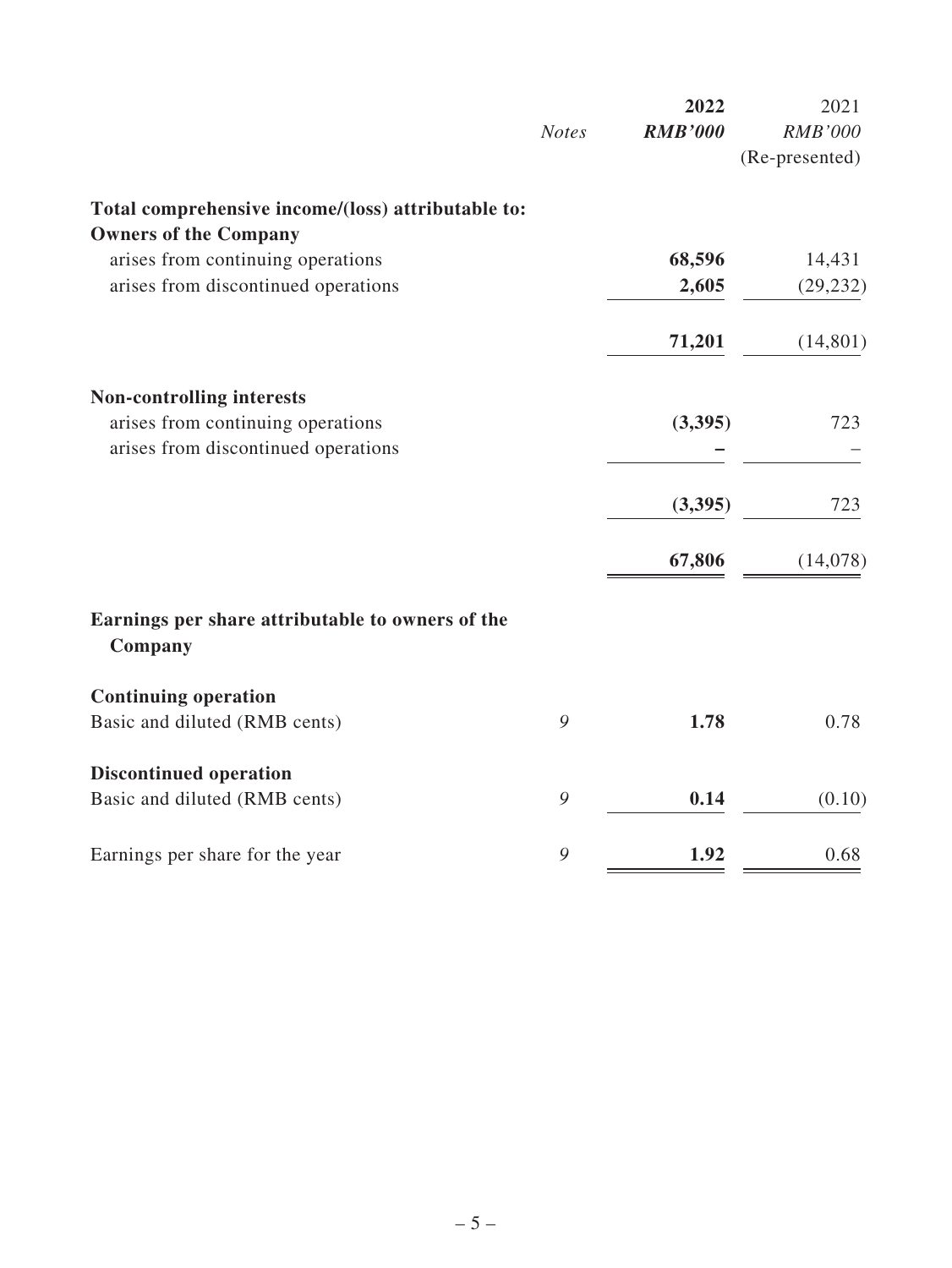# **CONSOLIDATED STATEMENT OF FINANCIAL POSITION**

*At 31 March 2022*

|                                                       |              | 2022           | 2021           |
|-------------------------------------------------------|--------------|----------------|----------------|
|                                                       | <b>Notes</b> | <b>RMB'000</b> | <b>RMB'000</b> |
| <b>Non-current assets</b>                             |              |                |                |
| Property and equipment                                |              | 70,501         | 28,068         |
| Intangible assets                                     |              | 184,076        | 184,693        |
| Goodwill                                              |              | 581,824        | 581,824        |
| Right-of-use assets                                   |              | 42,370         | 28,119         |
| Deferred tax assets                                   |              | 6,917          | 8,720          |
| Equity instrument at fair value through other         |              |                |                |
| comprehensive income                                  |              | 15,564         | 1,328          |
| Loan receivables                                      |              |                | 12,690         |
| Deposits                                              |              | 672            | $\overline{4}$ |
| Interest in associate                                 |              | 5,983          |                |
| <b>Total non-current assets</b>                       |              | 907,907        | 845,446        |
| <b>Current assets</b>                                 |              |                |                |
| Inventories                                           |              | 1,377          | 2,080          |
| Accounts receivable                                   | 10           | 485,259        | 311,326        |
| Prepayments, deposits and other receivables           | 11           | 88,630         | 48,393         |
| Financial assets at fair value through profit or loss |              |                |                |
| ("FVTPL")                                             |              | 4,880          | 5,061          |
| Tax receivable                                        |              |                | 425            |
| Bank balances and cash                                |              | 86,047         | 202,710        |
| <b>Total current assets</b>                           |              | 666,193        | 569,995        |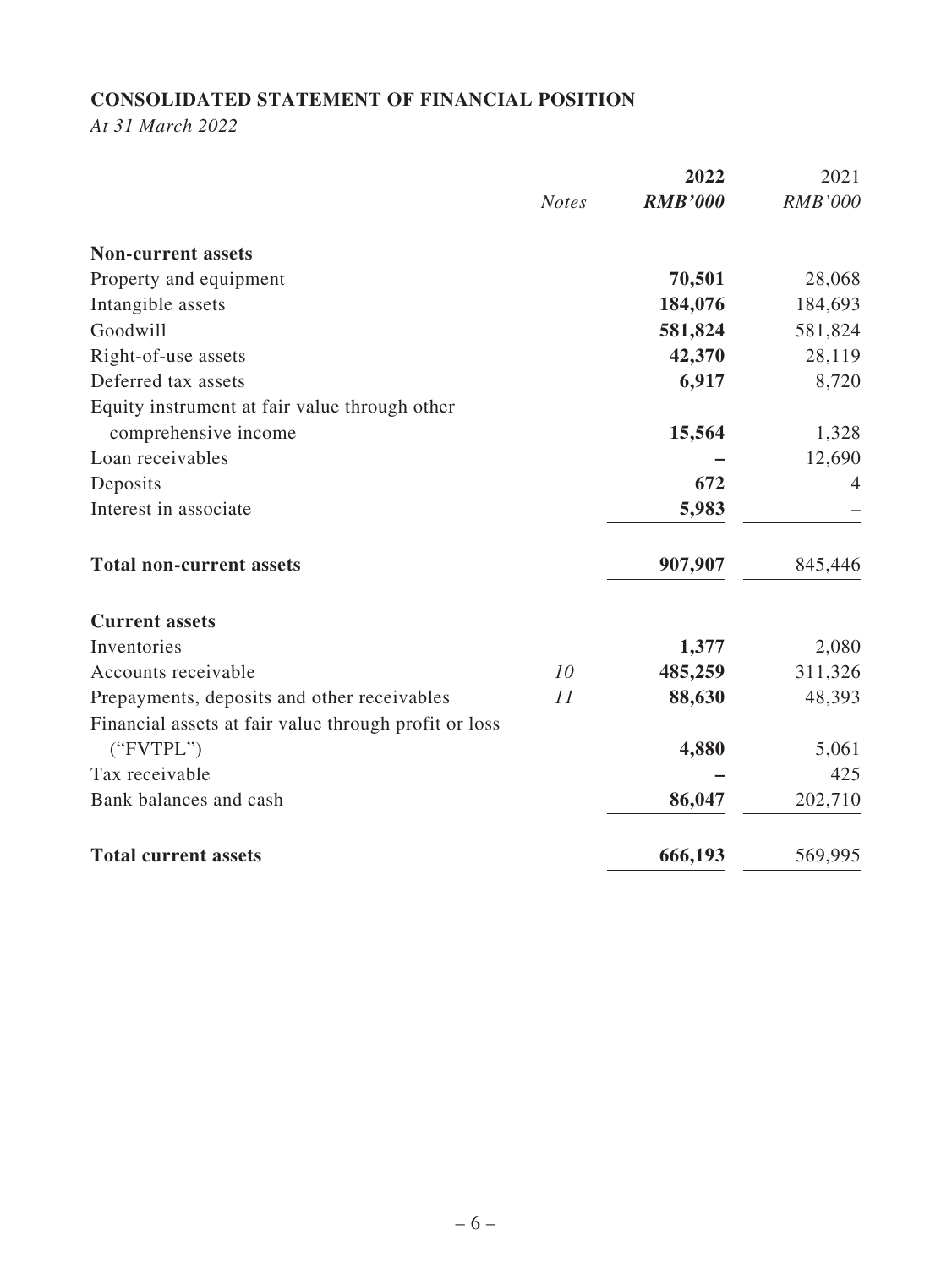|                                              |              | 2022           | 2021           |
|----------------------------------------------|--------------|----------------|----------------|
|                                              | <b>Notes</b> | <b>RMB'000</b> | <b>RMB'000</b> |
| <b>Current liabilities</b>                   |              |                |                |
| Accounts payable                             | 12           | 11,346         | 10,564         |
| Other payables and accruals                  |              | 54,157         | 38,689         |
| <b>Contract liabilities</b>                  |              | 8,619          | 1,406          |
| Bank and other borrowings                    | 13           | 140,779        | 29,000         |
| Tax payables                                 |              | 8,304          | 7,479          |
| Consideration payables                       | 14           | 70,000         | 70,000         |
| Lease liabilities                            |              | 20,962         | 11,247         |
| <b>Total current liabilities</b>             |              | 314,167        | 168,385        |
| <b>Net current assets</b>                    |              | 352,026        | 401,610        |
| <b>Total assets less current liabilities</b> |              | 1,259,933      | 1,247,056      |
| <b>Non-current liabilities</b>               |              |                |                |
| Consideration payables                       | 14           | 129,499        | 190,837        |
| Deferred tax liabilities                     |              | 21,195         | 23,818         |
| Lease liabilities                            |              | 17,986         | 16,770         |
| <b>Total non-current liabilities</b>         |              | 168,680        | 231,425        |
| <b>Net assets</b>                            |              | 1,091,253      | 1,015,631      |
| <b>Capital and reserves</b>                  |              |                |                |
| Share capital                                | 15           | 35,395         | 35,395         |
| Reserves                                     |              | 1,035,710      | 964,509        |
| Equity attributable to owners of the Company |              | 1,071,105      | 999,904        |
| Non-controlling interests                    |              | 20,148         | 15,727         |
| <b>Total equity</b>                          |              | 1,091,253      | 1,015,631      |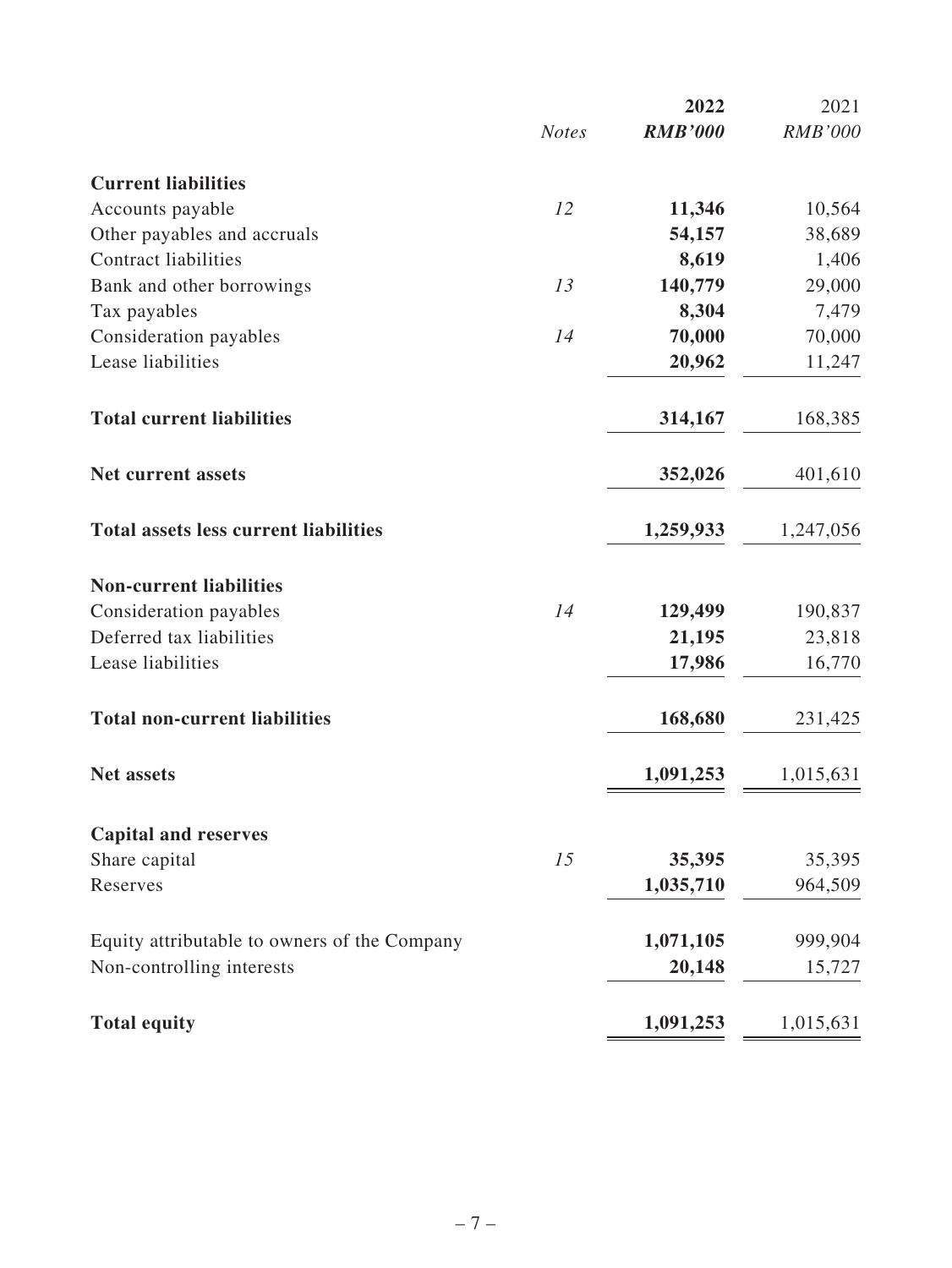# **CONSOLIDATED STATEMENT OF CHANGES IN EQUITY**

*For the year ended 31 March 2022*

|                                    |              |                      |                        |                         |                       |                         | <b>Retained</b> |                |                         |           |
|------------------------------------|--------------|----------------------|------------------------|-------------------------|-----------------------|-------------------------|-----------------|----------------|-------------------------|-----------|
|                                    |              |                      |                        |                         |                       |                         | profits/        |                | Non-                    |           |
|                                    | <b>Share</b> | premium              | Share Contributed      | <b>Statutory</b>        |                       | Revaluation Translation | (Accumulated    | Sub-total      | controlling<br>interest | Total     |
|                                    | capital      |                      | surplus                | reserve<br>(note (iii)) | reserve               | reserve                 | losses)         |                |                         |           |
|                                    | RMB'000      | (note(i))<br>RMB'000 | (note (ii))<br>RMB'000 | RMB'000                 | (note(iv))<br>RMB'000 | (note(v))<br>RMB'000    | RMB'000         | <b>RMB'000</b> | RMB'000                 | RMB'000   |
| At 1 April 2020                    | 29,848       | 584,350              | 7,944                  |                         |                       | 66,196                  | (39,708)        | 648,630        |                         | 648,630   |
| Profit for the year                |              |                      |                        |                         |                       |                         | 26,153          | 26,153         | 723                     | 26,876    |
| Other comprehensive loss for       |              |                      |                        |                         |                       |                         |                 |                |                         |           |
| the year                           |              |                      |                        |                         | (3,235)               | (37, 719)               |                 | (40, 954)      |                         | (40,954)  |
| Total comprehensive loss           |              |                      |                        |                         |                       |                         |                 |                |                         |           |
| for the year                       |              |                      |                        |                         | (3,235)               | (37, 719)               | 26,153          | (14, 801)      | 723                     | (14,078)  |
| Transfer between reserves          |              |                      |                        | 7,740                   |                       |                         | (7,740)         |                |                         |           |
| Issue of new shares                | 5,547        | 360,528              |                        |                         |                       |                         |                 | 366,075        |                         | 366,075   |
| Capital contributions from         |              |                      |                        |                         |                       |                         |                 |                |                         |           |
| non-controlling interests          |              |                      |                        |                         |                       |                         |                 |                | 1,200                   | 1,200     |
| Acquisition of subsidiaries        |              |                      |                        |                         |                       |                         |                 |                | 13,804                  | 13,804    |
| At 31 March 2021 and               |              |                      |                        |                         |                       |                         |                 |                |                         |           |
| 1 April 2021                       | 35,395       | 944,878              | 7,944                  | 7,740                   | (3,235)               | 28,477                  | (21, 295)       | 999,904        | 15,727                  | 1,015,631 |
| Profit for the year                |              |                      |                        |                         |                       |                         | 80,350          | 80,350         | (3,395)                 | 76,955    |
| Other comprehensive loss           |              |                      |                        |                         |                       |                         |                 |                |                         |           |
| for the year                       |              |                      |                        |                         |                       | (9,149)                 |                 | (9, 149)       |                         | (9,149)   |
| Total comprehensive income         |              |                      |                        |                         |                       |                         |                 |                |                         |           |
| for the year                       |              |                      |                        |                         |                       | (9,149)                 | 80,350          | 71,201         | (3, 395)                | 67,806    |
| <b>Transfer between reserves</b>   |              |                      |                        | 5,136                   |                       |                         | (5, 136)        |                |                         |           |
| Capital contributions from         |              |                      |                        |                         |                       |                         |                 |                |                         |           |
| non-controlling interests          |              |                      |                        |                         |                       |                         |                 |                | 1,600                   | 1,600     |
| <b>Acquisition of subsidiaries</b> |              |                      |                        |                         |                       |                         |                 |                | (5,716)                 | (5,716)   |
| Disposal of subsidiaries           |              |                      | (7, 944)               |                         |                       |                         | 7,944           |                | 11,932                  | 11,932    |
| At 31 March 2022                   | 35,395       | 944,878              |                        | 12,876                  | (3,235)               | 19,328                  | 61,863          | 1,071,105      | 20,148                  | 1,091,253 |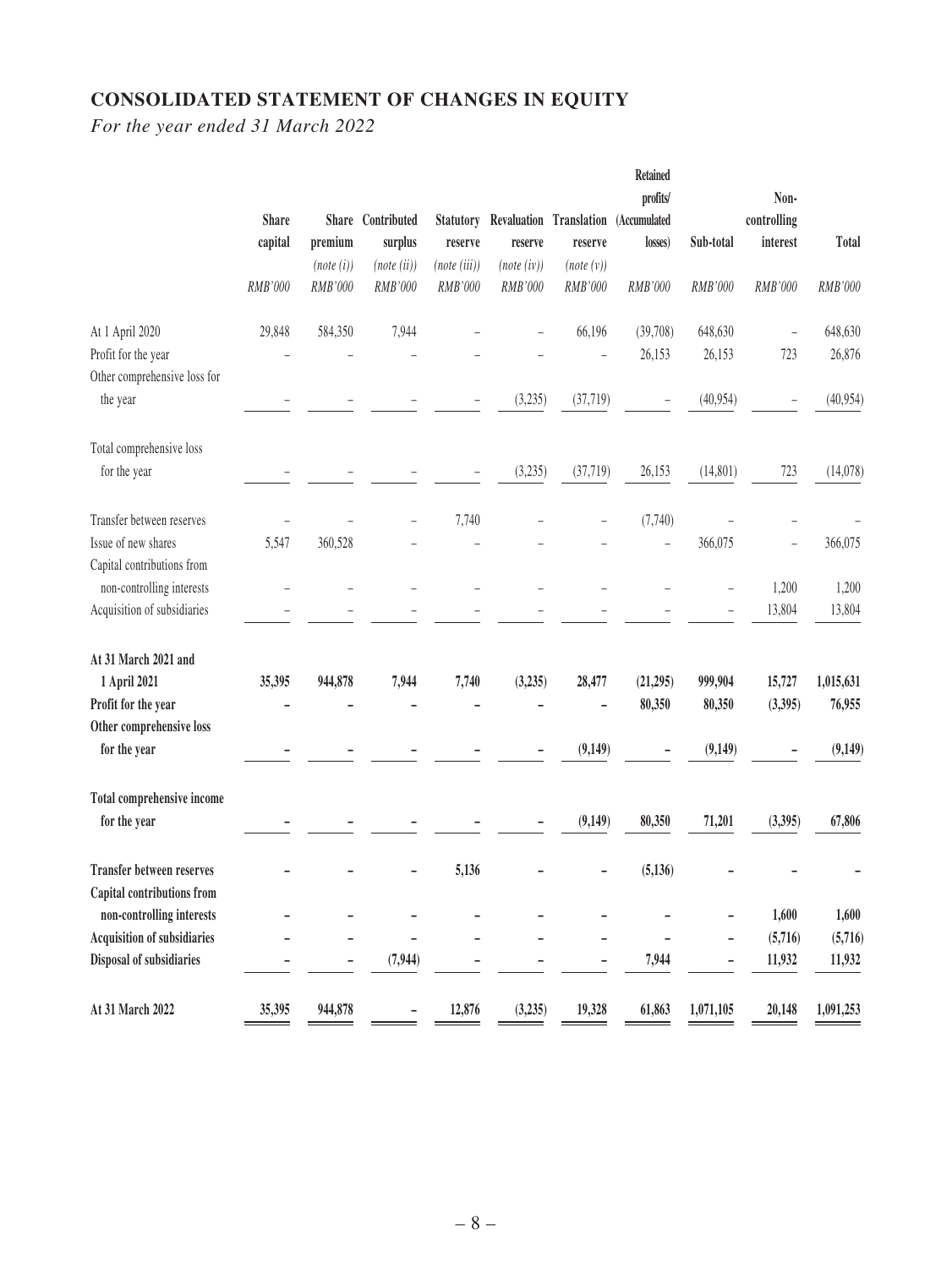- *Note (i):* The Group's share premium represents the proceeds received from share issuance, net of any directly attributable transaction costs credited to share capital and/or share premium.
- *Note (ii):* The Group's contributed surplus represents the excess of the nominal value of the shares of the subsidiaries acquired pursuant to the reorganisation prior to the listing, over the nominal value of the Company's shares issued in exchange thereafter.
- *Note (iii):* Statutory reserve represents the amounts set aside from the retained profits by certain subsidiaries incorporated in People's Republic of China (the "PRC") and is not distributable as dividend. In accordance with the relevant regulations and their articles of association, the Company's subsidiaries incorporated in the PRC are required to allocate at least 10% of their after-tax profit according to the PRC accounting standards and regulations to legal reserves until such reserves have reached 50% of registered capital. These reserves can only be used for specific purposes and are not distributable or transferable to loans, advances, cash dividends.
- *Note (iv)*: Change in fair value of equity instrument at fair value through other comprehensive income is recognised in other comprehensive income and accumulated within the revaluation reserve within equity. The Group will transfer amount from revaluation reserve to retained profit when the relevant equity instrument is derecognised.
- *Note (v):* For the purposes of presenting the consolidated financial statements, the assets and liabilities of the Group's operations are translated into the presentation currency of the Group (i.e. Renminbi) using exchange rates prevailing at the end of each reporting period. Income and expenses items are translated at the average exchange rates for the period, unless exchange rates fluctuate significantly during the period, in which case, the exchange rates prevailing at the dates of transactions are used. Exchange differences arising, if any, are recognised in other comprehensive income and accumulated in equity under the heading of translation reserve.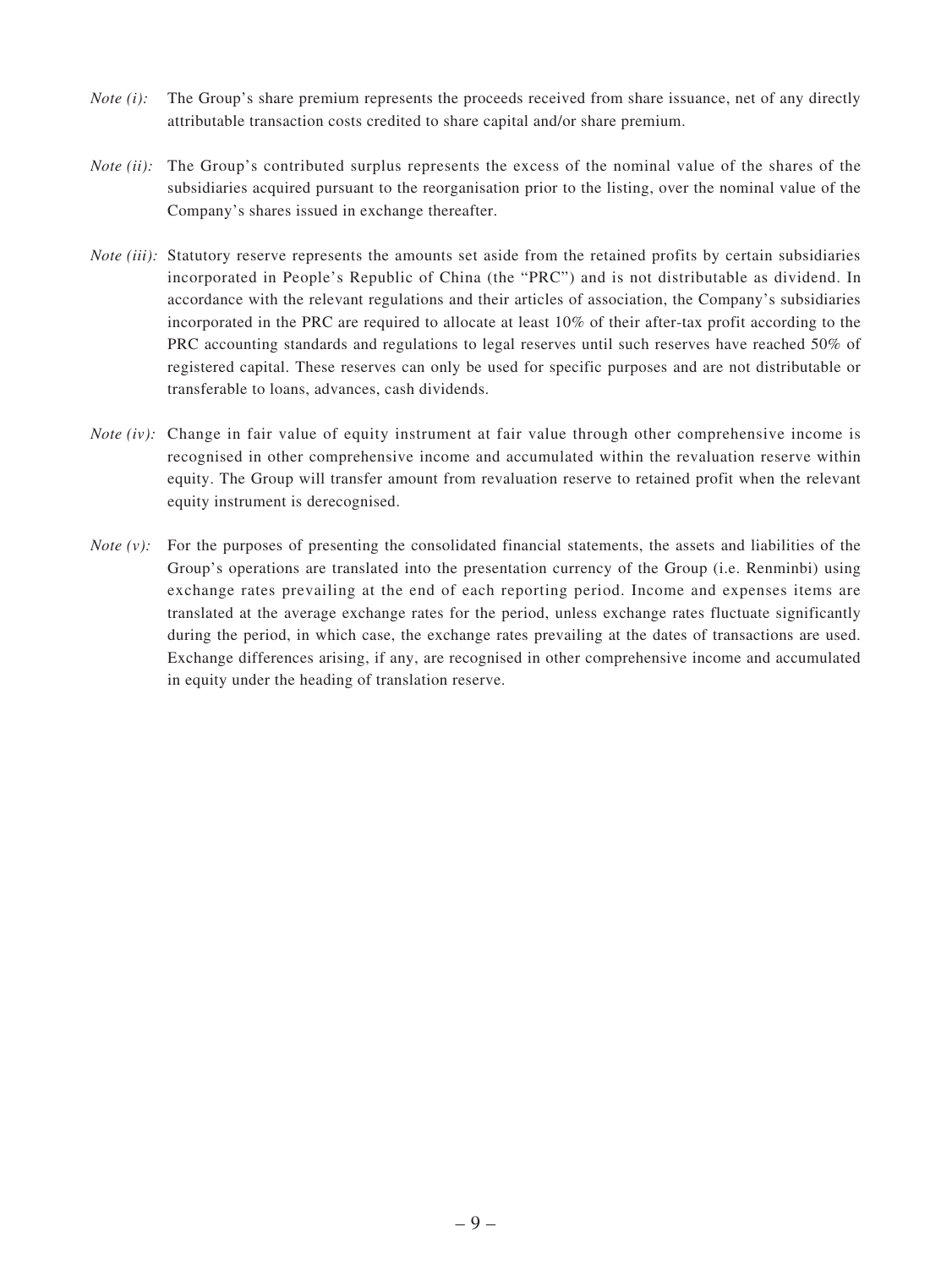# **NOTES TO THE CONSOLIDATED FINANCIAL STATEMENTS**

*For the year ended 31 March 2022*

#### **1. BASIS OF PREPARATION**

The consolidated financial statements have been prepared in accordance with Hong Kong Financial Reporting Standards ("HKFRSs") issued by the Hong Kong Institute of Certified Public Accountants ("HKICPA"). In addition, the consolidated financial statements include applicable disclosures required by the Rules Governing the Listing of Securities on GEM of The Stock Exchange of Hong Kong Limited ("GEM Listing Rules") and by the Hong Kong Companies Ordinance ("CO").

The consolidated financial statements have been prepared on the historical cost basis except for certain financial instruments, which are measured at fair values at the end of each reporting period, as explained in the accounting policies set out below.

Historical cost is generally based on the fair value of the consideration given in exchange for goods and services.

Fair value is the price that would be received to sell an asset or paid to transfer a liability in an orderly transaction between market participants at the measurement date, regardless of whether that price is directly observable or estimated using another valuation technique. In estimating the fair value of an asset or a liability, the Group takes into account the characteristics of the asset or liability if market participants would take those characteristics into account when pricing the asset or liability at the measurement date. Fair value for measurement and/or disclosure purposes in the consolidated financial statements is determined on such a basis, except for share-based payment transactions that are within the scope of HKFRS 2 "Share-based Payment, leasing transactions that are account for in accordance with HKFRS 16 "Leases", and measurements that have some similarities to fair value but are not fair value, such as net realisable value in HKAS 2 "Inventories" or value in use in HKAS 36 "Impairment of Assets".

In addition, for financial reporting purposes, fair value measurements are categorised into Level 1, 2 or 3 based on the degree to which the inputs to the fair value measurements are observable and the significance of the inputs to the fair value measurement in its entirety, which are described as follows:

- Level 1 inputs are quoted prices (unadjusted) in active markets for identical assets or liabilities that the entity can access at the measurement date;
- Level 2 inputs are inputs, other than quoted prices included within Level 1, that are observable for the asset or liability, either directly or indirectly; and
- Level 3 inputs are unobservable inputs for the asset or liability.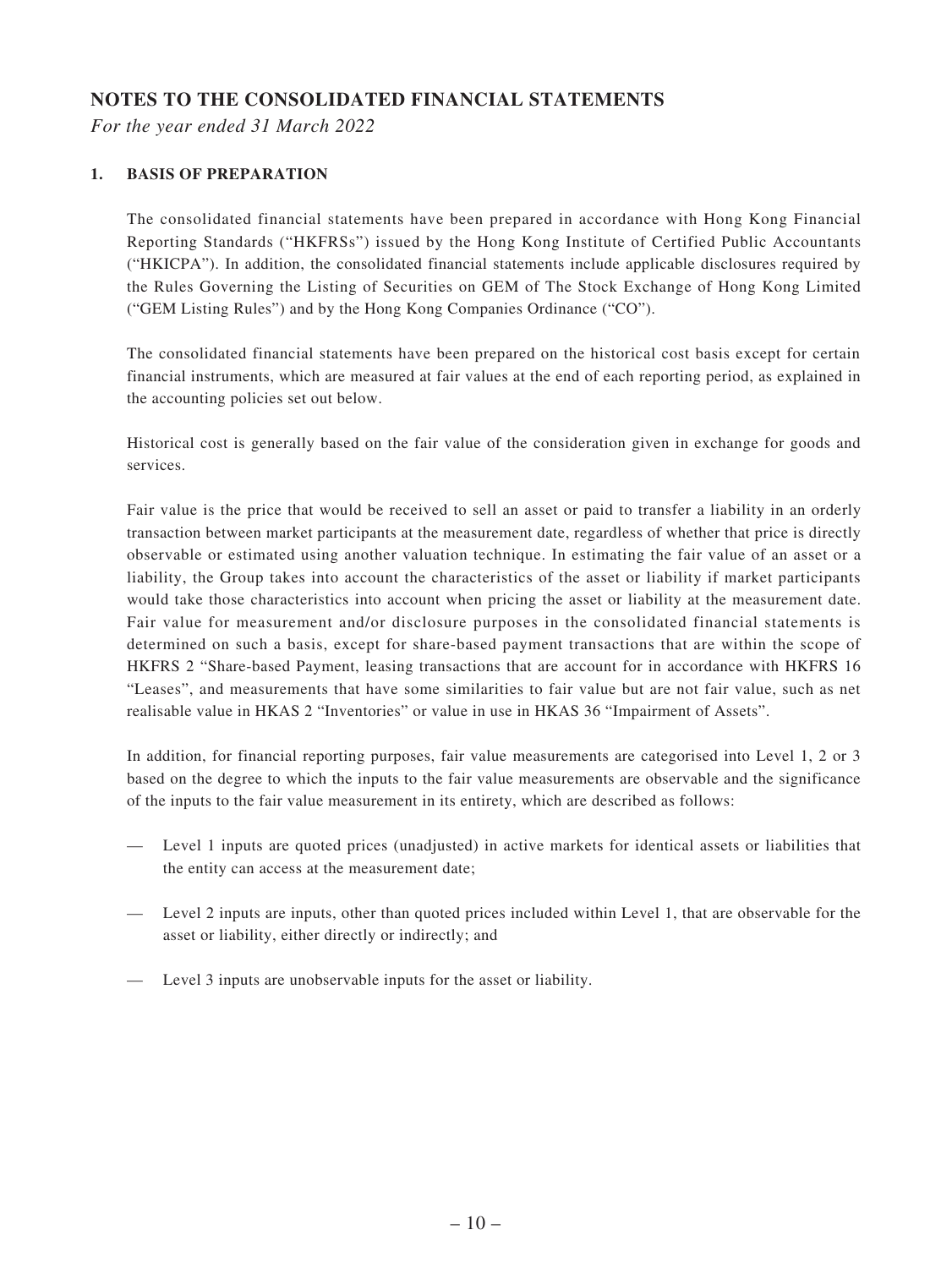#### **2. APPLICATION OF NEW AND AMENDMENTS TO HKFRSs**

#### **Adoption of new and revised HKFRSs — effective 1 April 2021**

| Amendments to HKAS 39, HKFRS 4, HKFRS 7, | Interest Rate Benchmark Reform — Phase 2 |
|------------------------------------------|------------------------------------------|
| HKFRS 9 and HKFRS 16                     |                                          |
| Amendment to HKFRS 16                    | Covid-19-Related Rent Concessions        |
| Amendment to HKFRS 16                    | Covid-19-Related Rent Concessions beyond |
|                                          | 30 June 2021                             |

The adoption of new or revised HKFRSs that are mandatorily effective for the financial year beginning on or after 1 April 2021 did not have any significant impact on the Group's accounting policies, financial position and financial performance for the current and prior years and/or the disclosures set out in the Group's consolidated financial statements.

#### **3. REVENUE AND SEGMENT INFORMATION**

The executive directors have been identified as the chief operating decision-maker ("CODM"), responsible for making strategic decisions, allocating resources and assessing performance of the operating segments. The reportable operating segments and their results are as below:

- provision of value-added telecommunications and related services (including back-office services, comprehensive marketing services and data centre services); and
- provision of financial services (including corporate advisory service).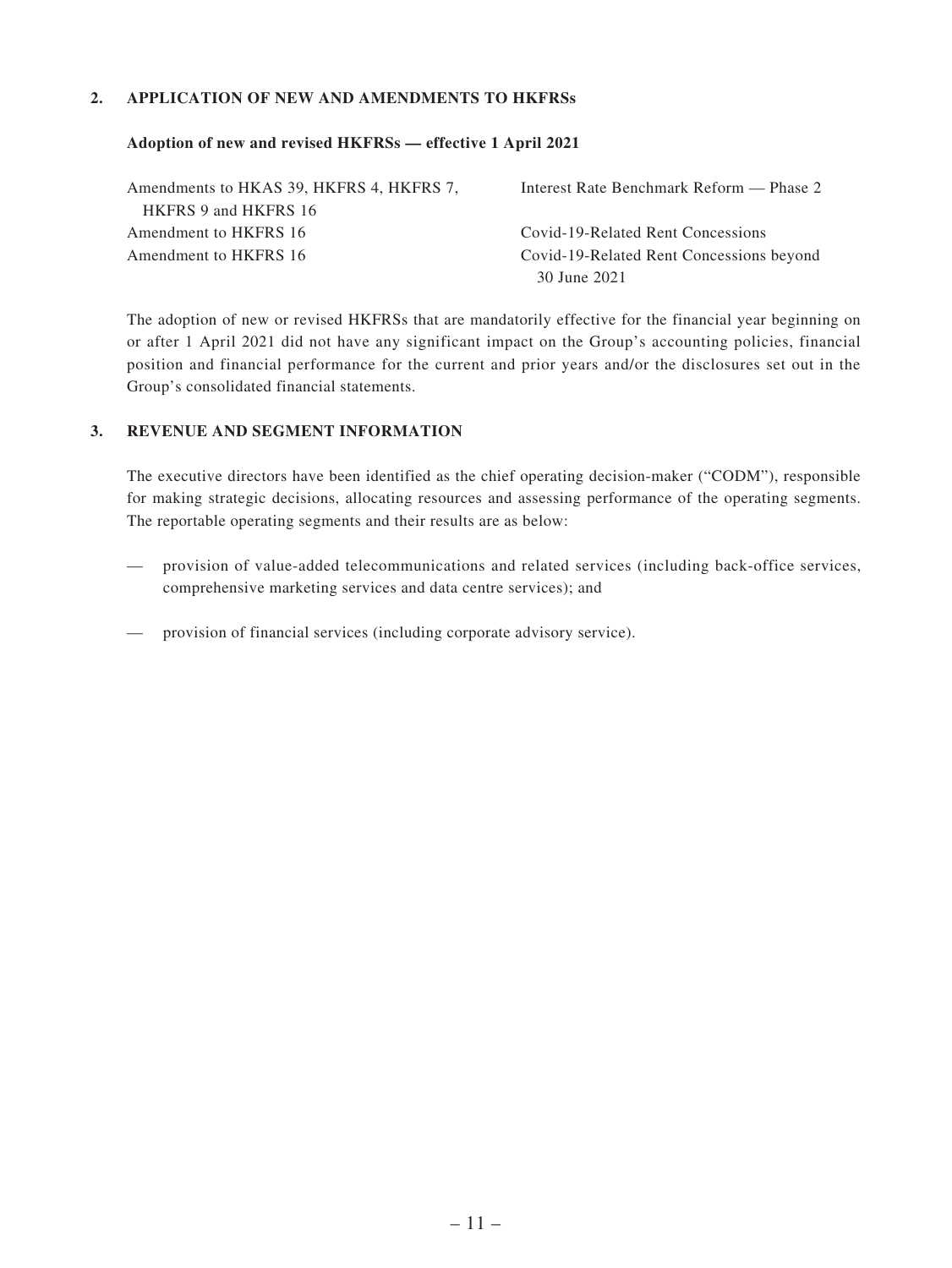#### **Segment results**

### **For the year ended 31 March 2022**

|                                          | Continued<br>operations<br>Value-added<br>telecommunication<br>and related<br>services<br>Corporate<br><b>RMB'000</b><br><b>RMB'000</b> |           | <b>Discontinuing</b><br>operations      |                                |
|------------------------------------------|-----------------------------------------------------------------------------------------------------------------------------------------|-----------|-----------------------------------------|--------------------------------|
|                                          |                                                                                                                                         |           | Financial<br>services<br><b>RMB'000</b> | <b>Total</b><br><b>RMB'000</b> |
| Revenue                                  | 865,670                                                                                                                                 |           | 903                                     | 866,573                        |
| Gross profit                             | 187,074                                                                                                                                 |           | 903                                     | 187,977                        |
| Other income and losses, net             | 22,742                                                                                                                                  | 8,913     | 6,855                                   | 38,510                         |
| Gain from derecognition of financial     |                                                                                                                                         |           |                                         |                                |
| assets measured at amortised costs       | 13,936                                                                                                                                  |           |                                         | 13,936                         |
| Receipt of written-off trade receivables | 5,980                                                                                                                                   |           |                                         | 5,980                          |
| Marketing expenses                       | (9,235)                                                                                                                                 |           |                                         | (9, 235)                       |
| Research and development expenses        | (28, 114)                                                                                                                               |           |                                         | (28, 114)                      |
| Administrative expenses                  | (51, 892)                                                                                                                               | (35,762)  | (1,933)                                 | (89, 587)                      |
| Net impairment loss                      | (12, 542)                                                                                                                               |           |                                         | (12, 542)                      |
| Finance costs                            | (8,377)                                                                                                                                 | (8,690)   |                                         | (17,067)                       |
| Share loss of an associate               | (17)                                                                                                                                    |           |                                         | (17)                           |
| Profit/(loss) before tax                 | 119,555                                                                                                                                 | (35, 539) | 5,825                                   | 89,841                         |

### **For the year ended 31 March 2021**

|                                   | Continued<br>operations |                | Discontinuing  |                |
|-----------------------------------|-------------------------|----------------|----------------|----------------|
|                                   |                         |                | operations     |                |
|                                   | Value-added             |                |                |                |
|                                   | telecommunication       |                |                |                |
|                                   | and related             |                | Financial      |                |
|                                   | services                | Corporate      | services       | Total          |
|                                   | <i>RMB'000</i>          | <i>RMB'000</i> | <i>RMB'000</i> | <i>RMB'000</i> |
| Revenue                           | 264,368                 |                | 1,795          | 266,163        |
| Gross profit                      | 83,161                  |                | 1,795          | 84,956         |
| Other income and losses, net      | 15,774                  | 19,316         | 108            | 35,198         |
| Marketing expenses                | (2,624)                 |                |                | (2,624)        |
| Research and development expenses | (7,196)                 |                |                | (7,196)        |
| Administrative expenses           | (16, 848)               | (43,518)       | (5,460)        | (65, 826)      |
| Net impairment loss               | (313)                   |                |                | (313)          |
| Finance costs                     | (1,622)                 | (4,791)        |                | (6, 413)       |
| Profit/(loss) before tax          | 70,332                  | (28,993)       | (3,557)        | 37,782         |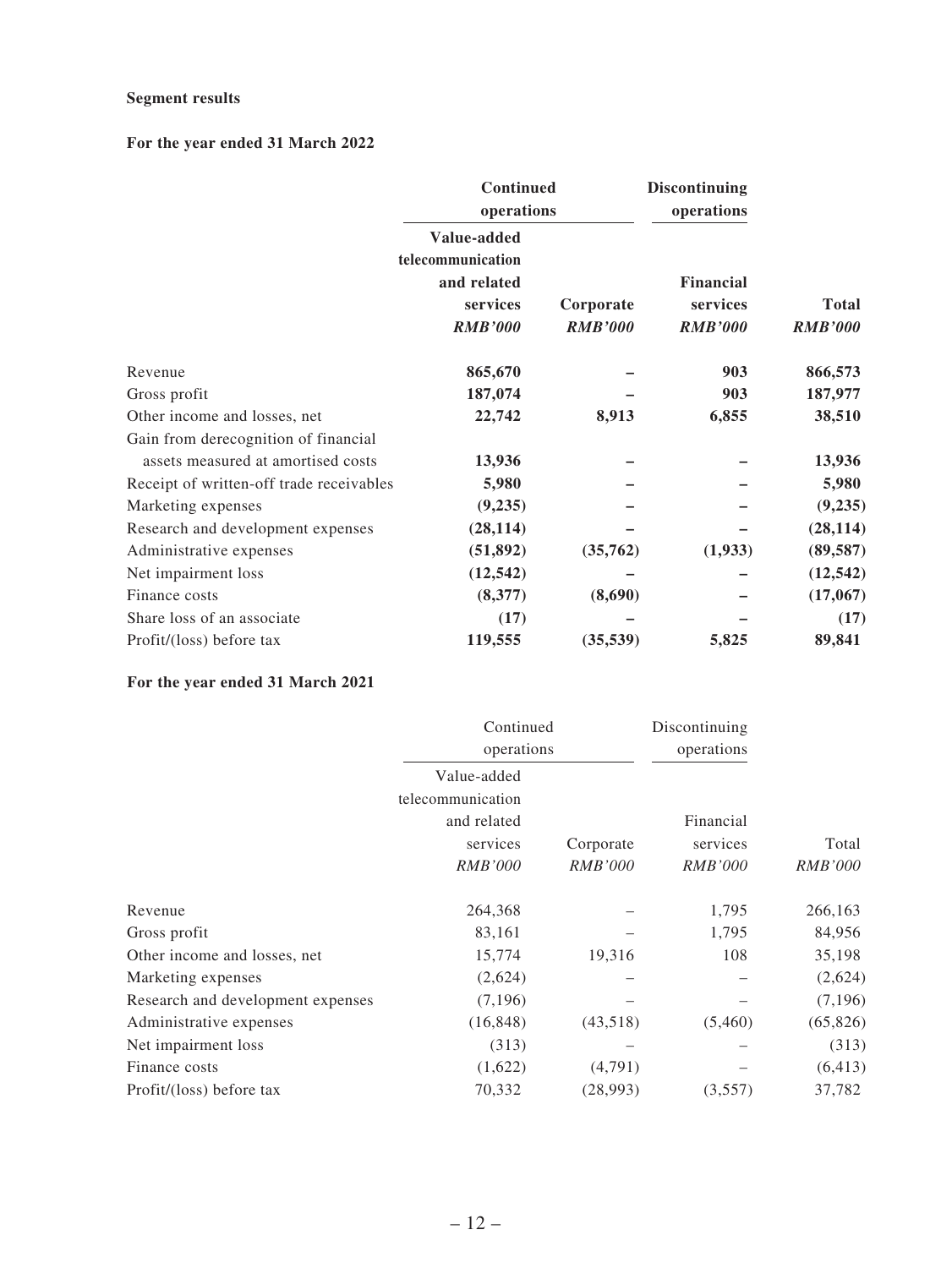An analysis of the Group's revenue from major services are as follows:

| 2022                                                      | 2021           |
|-----------------------------------------------------------|----------------|
| <b>RMB'000</b>                                            | <b>RMB'000</b> |
| <b>Continuing operations</b>                              |                |
| Value-added telecommunication and related services:       |                |
| - Back-office services                                    |                |
| 693,776<br>Provision of customer service solutions<br>٠   | 247,043        |
| 663<br>Setting up of contract service systems and centres | 8,602          |
| 694,439                                                   | 255,645        |
| 149,746<br>- Comprehensive marketing services             | 931            |
| 21,485<br>- Data centre services                          | 7,792          |
| 865,670                                                   | 264,368        |
| <b>Discontinued operations</b>                            |                |
| Financial services:                                       |                |
| 83<br>— Corporate advisory services                       | 355            |
| - Loan interest income<br>820                             | 1,440          |
| Total<br>866,573                                          | 266,163        |

# **Timing of revenue recognition**

|                    |                | Continuing<br>operations<br>Value-added<br>telecommunication<br>and related services |                | <b>Discontinued</b><br>operations |                |                |
|--------------------|----------------|--------------------------------------------------------------------------------------|----------------|-----------------------------------|----------------|----------------|
|                    |                |                                                                                      |                | <b>Financial services</b>         | <b>Total</b>   |                |
|                    | 2022           |                                                                                      | 2022           | 2021                              | 2022           | 2021           |
|                    | <b>RMB'000</b> | <i>RMB'000</i>                                                                       | <b>RMB'000</b> | <i>RMB'000</i>                    | <b>RMB'000</b> | <i>RMB'000</i> |
| At a point in time | 663            | 8,602                                                                                | 83             | 355                               | 746            | 8,957          |
| Over time          | 865,007        | 255,766                                                                              | -              |                                   | 865,007        | 255,766        |
|                    | 865,670        | 264,368                                                                              | 83             | 355                               | 865,753        | 264,723        |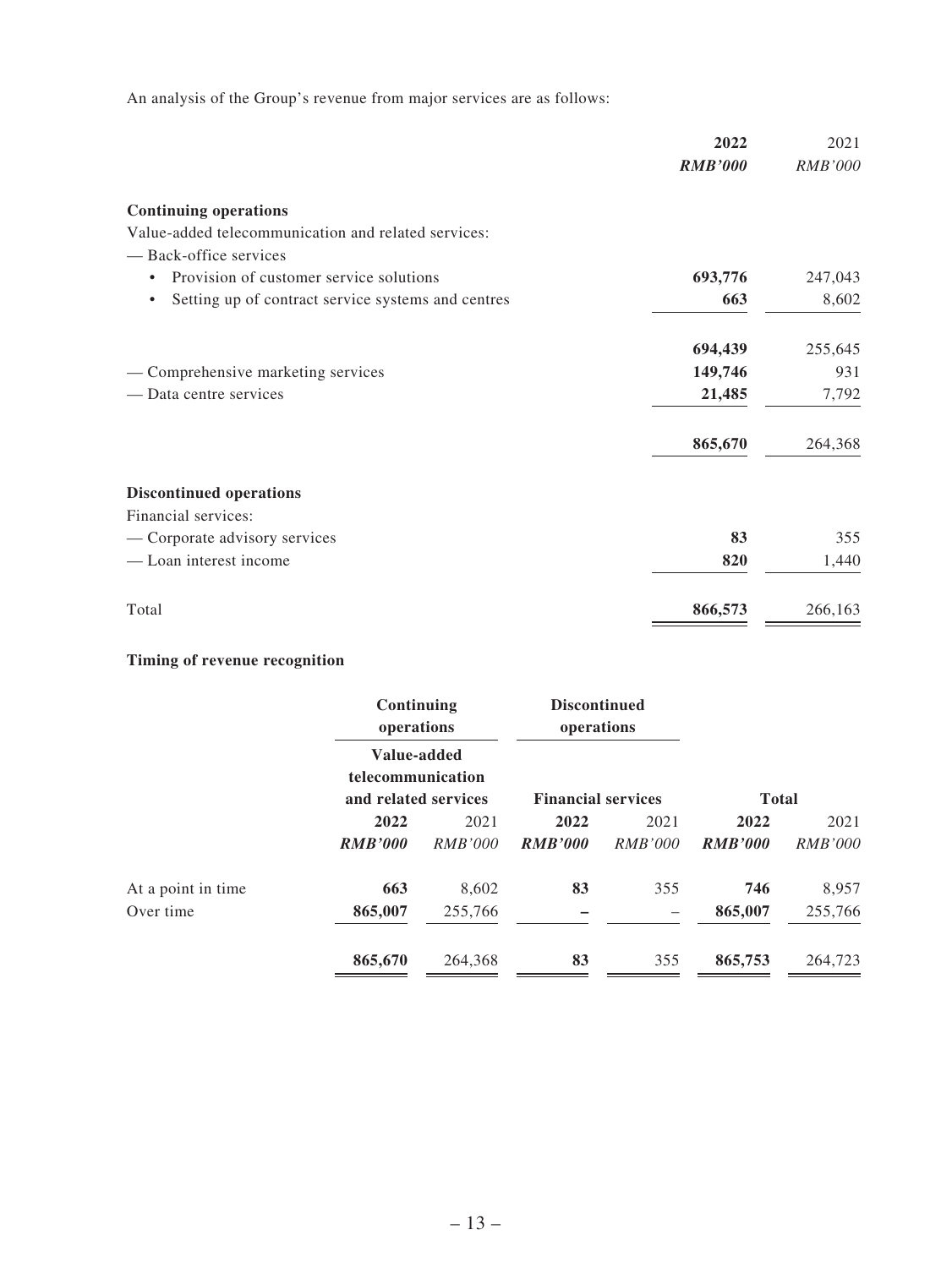#### **Geographical information**

#### *(a) Revenue from external customers*

|                                          | 2022           | 2021           |
|------------------------------------------|----------------|----------------|
|                                          | <b>RMB'000</b> | <i>RMB'000</i> |
| <b>Continuing operations</b>             |                |                |
| The PRC                                  | 865,670        | 264,368        |
|                                          | 2022           | 2021           |
|                                          | <b>RMB'000</b> | <i>RMB'000</i> |
| <b>Discontinued operations</b>           |                |                |
| Hong Kong                                | 83             | 355            |
| The United States of America (the "USA") | 820            | 1,440          |
|                                          | 903            | 1,795          |
|                                          |                |                |

The revenue information above is based on the location of the customers.

#### *(b) Non-current assets*

|           | 2022           | 2021           |
|-----------|----------------|----------------|
|           | <b>RMB'000</b> | <i>RMB'000</i> |
| The PRC   | 881,194        | 820,111        |
| Hong Kong | 3,560          | 2,593          |
|           | 884,754        | 822,704        |
|           |                |                |

The non-current asset information is based on the location of assets.

#### **Information about major customers**

During the year, revenue from customers individually contributing over 10% of total revenue of the Group are as follows:

|            | 2022<br><b>RMB'000</b> | 2021<br><i>RMB'000</i> |
|------------|------------------------|------------------------|
| Customer A | 117,166                | 32,462                 |
| Customer B |                        | 29,698                 |
| Customer C |                        | 29,328                 |

For the year ended 31 March 2022 and 2021, customers A, B and C are from value-added telecommunication and related services segments.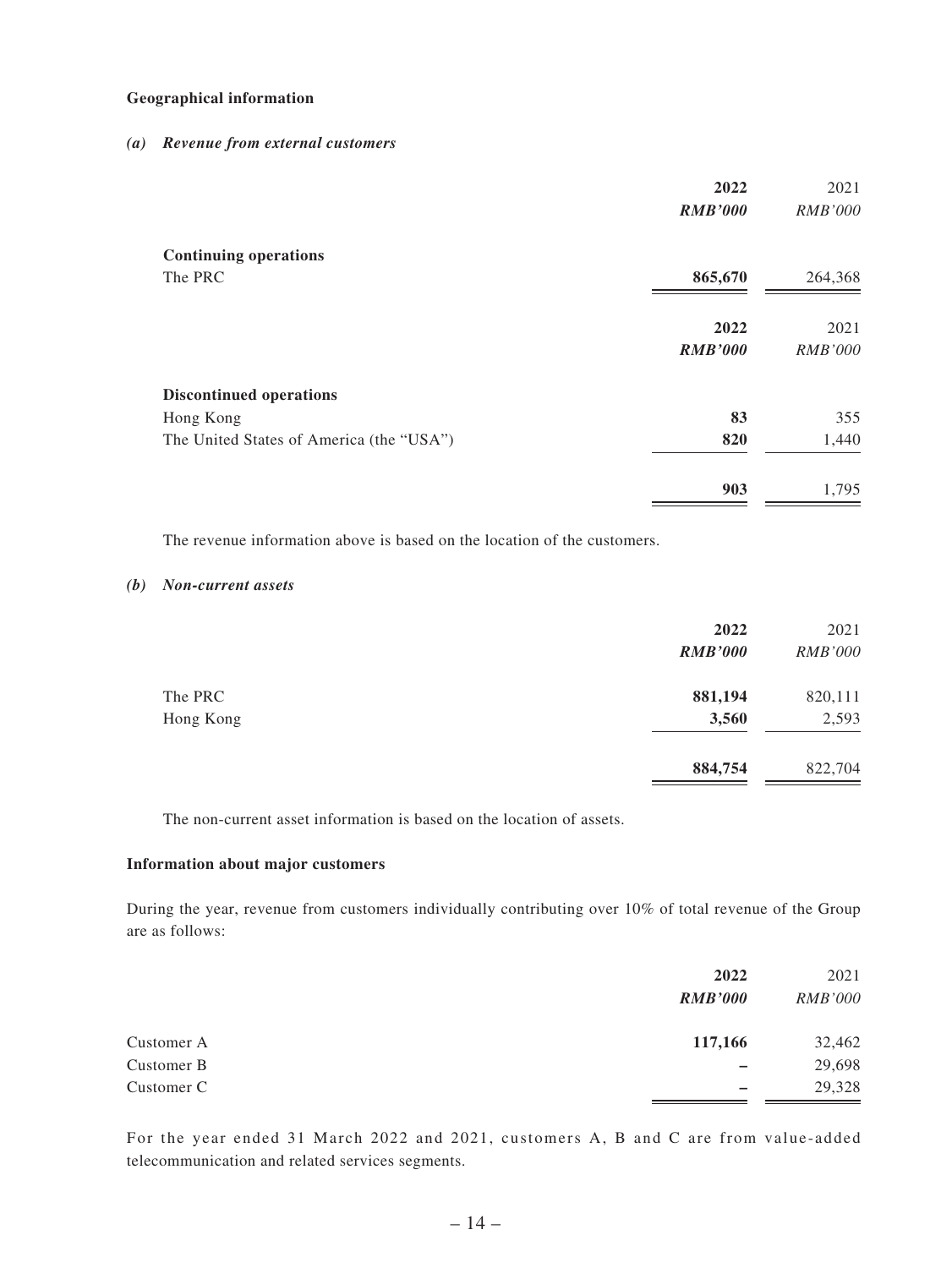#### **4. OTHER INCOME AND LOSSES, NET**

|                                                                      | 2022           | 2021           |
|----------------------------------------------------------------------|----------------|----------------|
|                                                                      | <b>RMB'000</b> | <b>RMB'000</b> |
| <b>Continuing operations</b>                                         |                |                |
| Net investment (loss)/income                                         |                |                |
| Net fair value (loss)/gain on financial assets at fair value through |                |                |
| profit or loss ("FVTPL")                                             | (286)          | 2,186          |
| Dividend income                                                      | 49             | 63             |
| <b>Interest income</b>                                               |                |                |
| Interest income from financial assets at amortised costs             |                |                |
| — Bank deposits                                                      | 962            | 3,412          |
| Interest income from financial assets at FVTPL                       |                |                |
| - Structured deposit                                                 | 15             | 3,916          |
| Interest income from former subsidiaries                             | 457            |                |
| Other income and losses                                              |                |                |
| Government grants and subsidies (note $(i)$ )                        | 13,072         | 3,095          |
| Value-Add Tax ("VAT") refund (note (ii))                             | 5,418          | 5,580          |
| Gain/(loss) on exchange differences                                  | 1,833          | 9,235          |
| Loss on disposal of property, plant and equipment                    |                | (217)          |
| Gain on disposal of subsidiaries                                     | 6,469          |                |
| Others                                                               | 3,666          | 7,820          |
|                                                                      | 31,655         | 35,090         |
| <b>Discontinued operations</b>                                       | 6,855          | 108            |
|                                                                      | 38,510         | 35,198         |

#### *Notes:*

- (i) The government grants and subsidies mainly represented the rent subsidies, high-tech enterprise subsidies, subsidies related to software and digital innovations enterprise, employment subsidies.
- (ii) According to the Value-Added Tax Policy for Software Products (Cai Shui 2011 No. 110), for sale of self-developed software products by a general VAT tax payer, after VAT is levied at a tax rate of 17%, the refund-upon-collection policy shall be applied and the portion of the actual VAT burden that is in excess of 3% shall be refunded.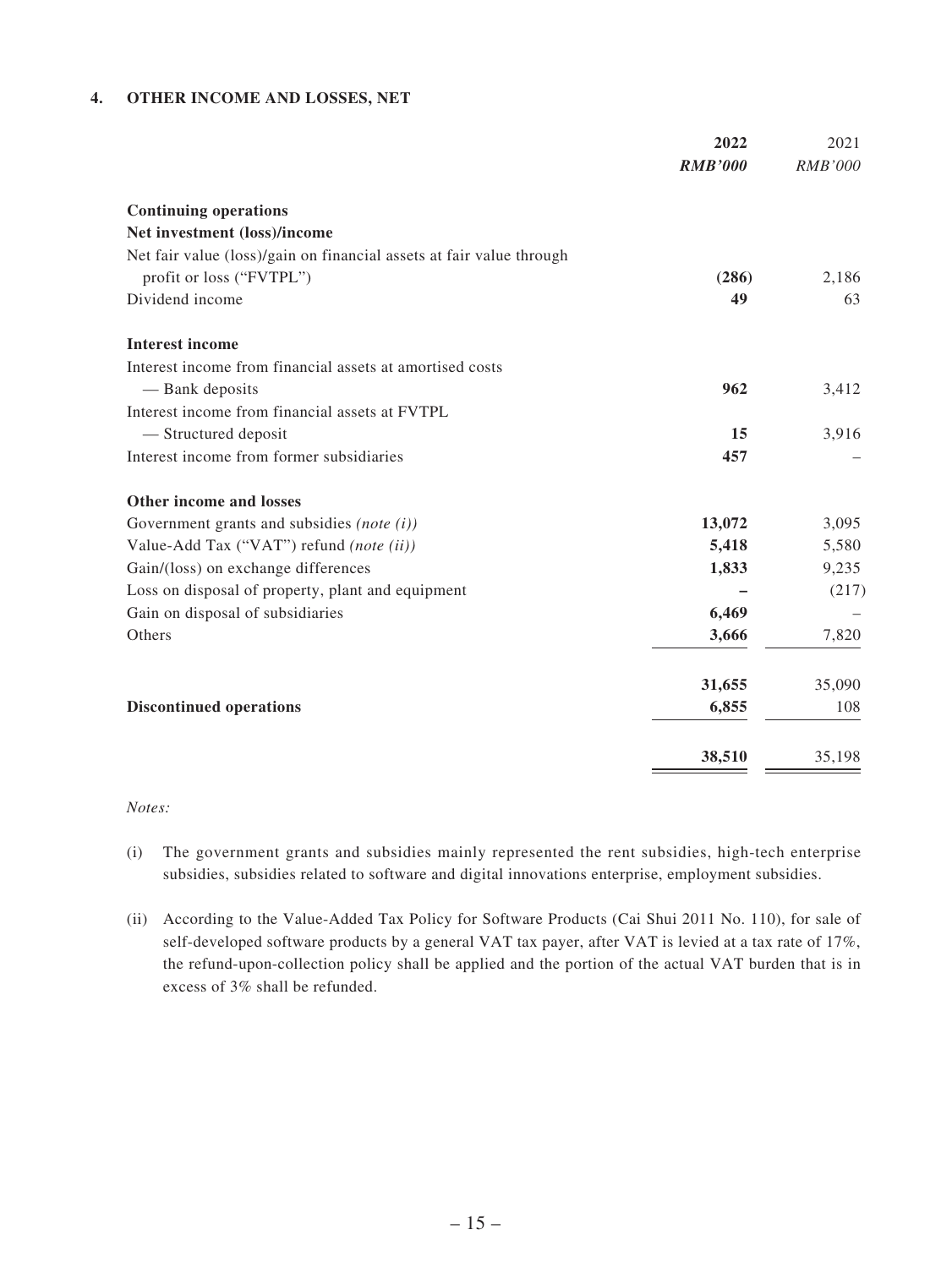#### **5. FINANCE COSTS**

|                                                              | 2022<br><b>RMB'000</b> | 2021<br>RMB'000 |
|--------------------------------------------------------------|------------------------|-----------------|
| <b>Continuing operations</b>                                 |                        |                 |
| Interest on bank borrowings                                  | 1,823                  | 507             |
| Interest on other borrowings                                 | 5,271                  | 407             |
| Interest on lease liabilities                                | 1,311                  | 811             |
| Interest on consideration payable                            | 8,662                  | 4,688           |
|                                                              | 17,067                 | 6,413           |
| 6.<br>PROFIT BEFORE TAX                                      |                        |                 |
|                                                              | 2022                   | 2021            |
|                                                              | <b>RMB'000</b>         | RMB'000         |
| <b>Continuing operations</b>                                 |                        |                 |
| Employee benefit expense (including Directors' remuneration) |                        |                 |
| - Salaries, wages and other benefits                         | 379,014                | 138,440         |
| - Retirement benefits scheme contributions                   | 32,937                 | 7,955           |
| - Amounts capitalised                                        | (10, 892)              | (6,176)         |
|                                                              | 401,059                | 140,219         |
| Auditor's remuneration                                       | 2,068                  | 1,595           |
| Legal and professional fees                                  | 4,624                  | 16,271          |
| Depreciation of property and equipment                       | 17,288                 | 8,447           |
| Depreciation of right-of-use assets                          | 22,437                 | 10,198          |
| Amortisation of intangible assets                            |                        |                 |
| - Cost of services                                           | 4,428                  | 871             |
| - Administrative expenses                                    | 17,491                 | 8,174           |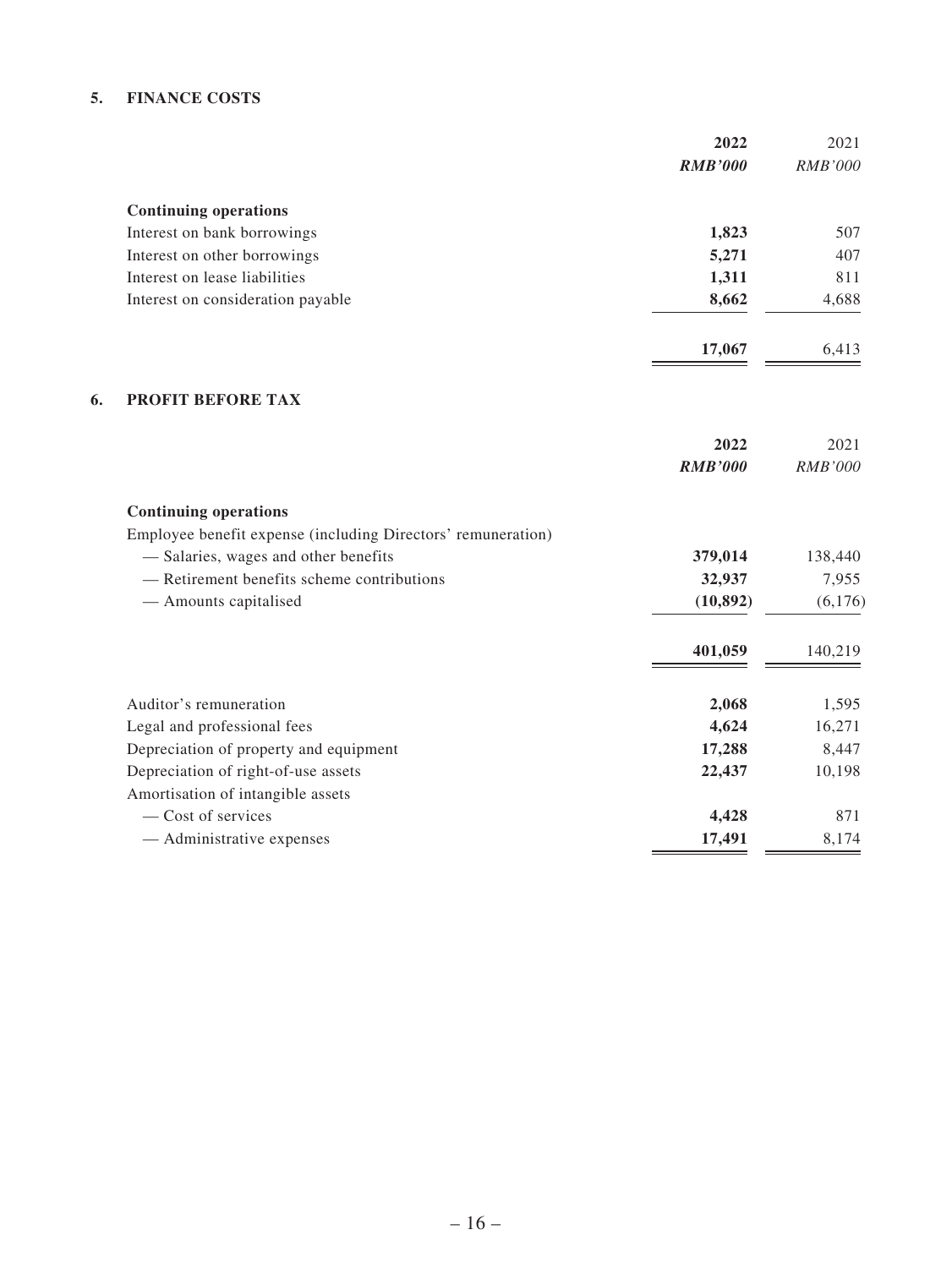#### **7. INCOME TAX EXPENSE**

|                                   | 2022<br><b>RMB'000</b> | 2021<br>RMB'000 |
|-----------------------------------|------------------------|-----------------|
| <b>Continuing operations</b>      |                        |                 |
| Current tax                       |                        |                 |
| PRC Enterprise Income tax ("EIT") | 13,706                 | 14,453          |
| Under provision in prior years    |                        | 2,127           |
|                                   | 13,706                 | 16,580          |
| Deferred tax                      | (820)                  | (5,932)         |
|                                   | 12,886                 | 10,648          |
| <b>Discontinued operations</b>    |                        |                 |
| Current tax                       |                        |                 |
| Hong Kong Profits tax             |                        | 258             |
|                                   | 12,886                 | 10,906          |

The basic tax rate of the Group's PRC subsidiaries is 25% under the law of the PRC on Enterprise Income Tax (the "EIT Law") and implementation regulations of the EIT Law. For the current year, certain subsidiaries of the Group qualified as advanced technology enterprises and have obtained approvals from the relevant tax authorities for the reduction of the applicable tax rate to 15%.

On 21 March 2018, the Hong Kong Legislative Council passed The Inland Revenue (Amendment) (No. 7) Bill 2017 (the "Bill") which introduces the two-tiered profits tax rates regime. The Bill was signed into law on 28 March 2018 and was gazetted on the following day. Under the two-tiered profits tax rates regime, the first HK\$2 million of profits of the qualifying group entity is taxed at 8.25%, and profits above HK\$2 million is taxed at 16.5%. The profits of group entities not qualifying for the two-tiered profits tax rates regime continues to be taxed at a flat rate of 16.5%.

The Directors considered the amount involved upon implementation of the two-tiered profits tax rates regime as insignificant to the consolidated financial statements. Hong Kong Profits Tax is calculated at 16.5% of the estimated assessable profit for both years.

#### **8. DIVIDENDS**

No dividend was paid or proposed for ordinary shareholders of the Company during the year ended 31 March 2022, nor has any dividend been proposed since the end of the reporting period (2021: nil).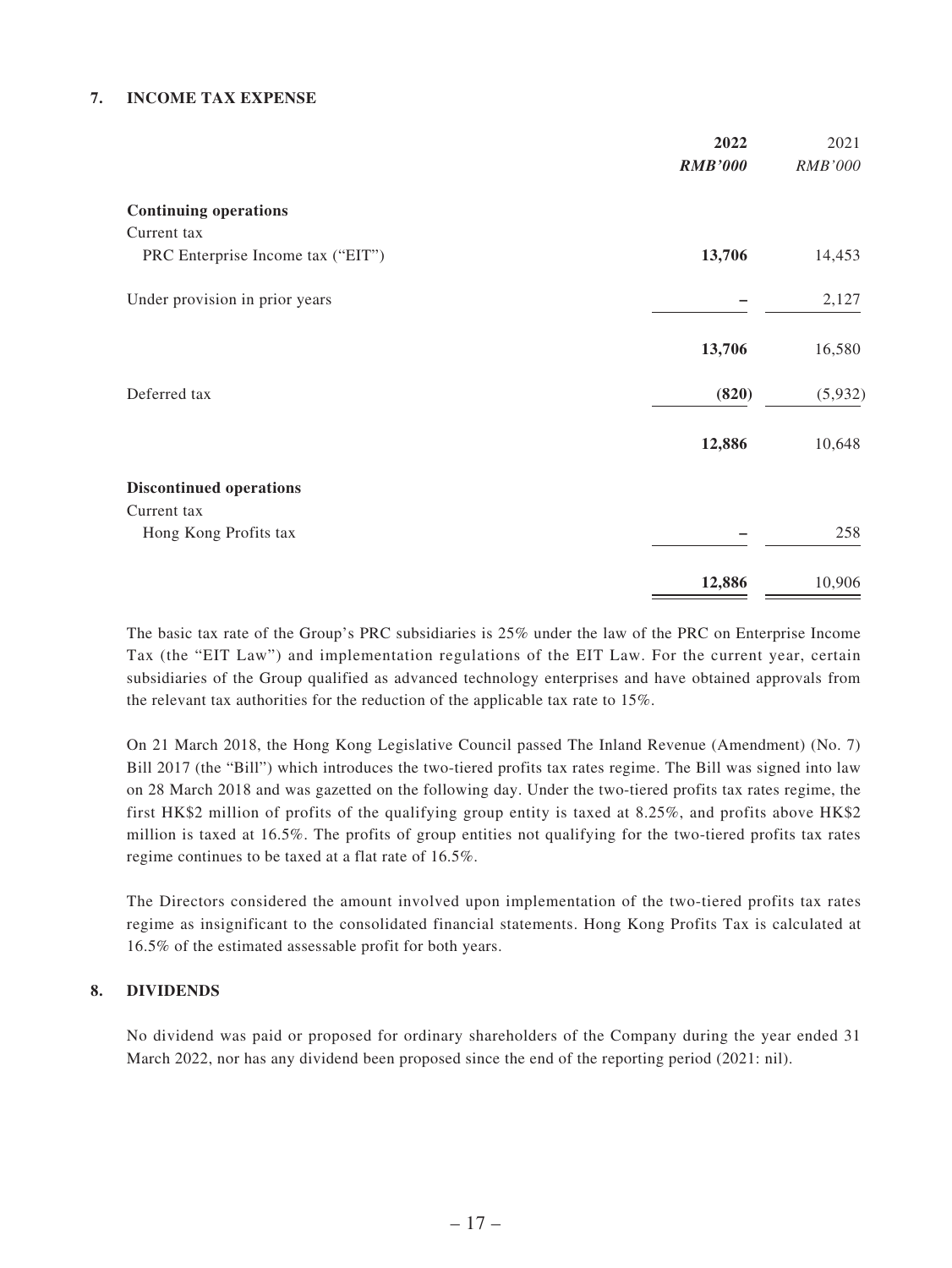#### **9. EARNINGS PER SHARE**

The calculation of the basic and diluted earnings per share attributable to the owners of the Company is based on the following data.

|                                                                       | 2022           | 2021                        |
|-----------------------------------------------------------------------|----------------|-----------------------------|
|                                                                       | <b>RMB'000</b> | <i>RMB'000</i>              |
| Earnings:                                                             |                |                             |
| Profit for the year attributable to owners of the Company arises from |                |                             |
| — Continuing operation                                                | 74,525         | 29,968                      |
| — Discontinued operations                                             | 5,825          | (3,815)                     |
|                                                                       | 80,350         | 26,153                      |
|                                                                       | 2022           | 2021                        |
| Number of shares:                                                     |                |                             |
| Weighted average number of ordinary shares for the purposes of        |                |                             |
| calculating basic and diluted earnings per share                      |                | 4,188,519,590 3,844,162,104 |

Diluted earnings per share amount was the same as basic earnings per share amount as there were no potential dilutive ordinary shares outstanding for the year ended 31 March 2022 (2021: nil).

#### **10. ACCOUNTS RECEIVABLE**

|                                                                   | 31 March<br>2022<br><b>RMB'000</b> | 31 March<br>2021<br><i>RMB'000</i> |
|-------------------------------------------------------------------|------------------------------------|------------------------------------|
| Accounts receivable<br>Less: Allowance for expected credit losses | 488,330<br>(3,071)                 | 311,636<br>(310)                   |
|                                                                   | 485,259                            | 311,326                            |

The Group allows a credit period of 3 to 6 months to its customers. The directors of the Company are in the view that there have been no significant increase in credit risk of default because the amounts are from customers with good credit rating and continuous repayment. Before accepting any new customer, the Group assesses the potential customer's credit quality and defines credit limits by customer. Limits and scoring attributed to customers are reviewed periodically.

The Group does not hold any collateral or credit enhancements over these balances.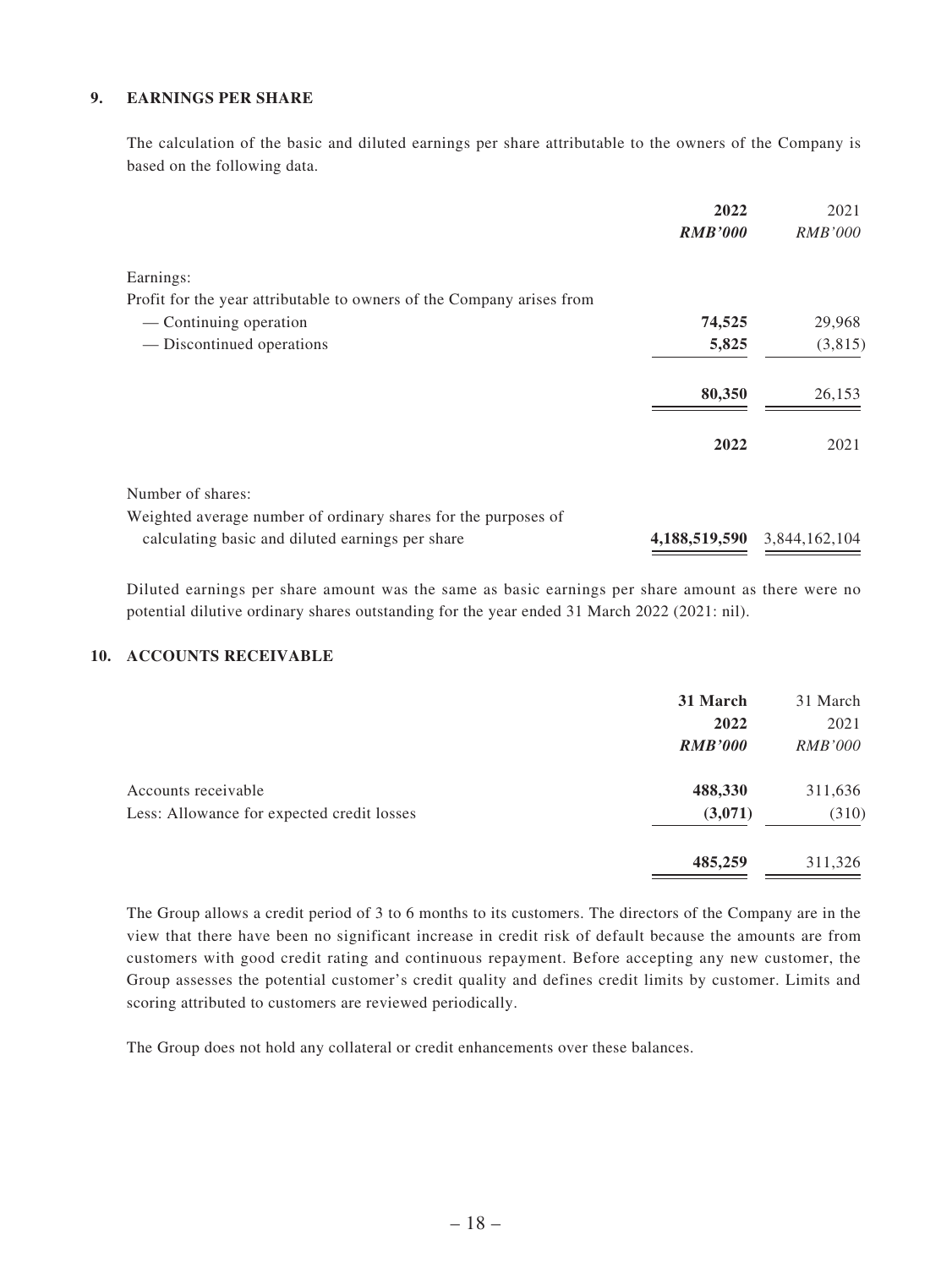The following is an aged analysis of accounts receivable, presented based on the date of services rendered at the end of each reporting period.

|                  | 31 March       | 31 March       |
|------------------|----------------|----------------|
|                  | 2022           | 2021           |
|                  | <b>RMB'000</b> | <i>RMB'000</i> |
| $0 - 60$ days    | 185,244        | 144,385        |
| $61 - 120$ days  | 121,507        | 48,793         |
| $121 - 180$ days | 51,909         | 36,330         |
| Over 180 days    | 126,599        | 81,818         |
|                  | 485,259        | 311,326        |

#### Movement in the doubtful debts:

|                              | 2022<br><b>RMB'000</b> | 2021<br><b>RMB'000</b> |
|------------------------------|------------------------|------------------------|
|                              |                        |                        |
| At the beginning of the year | 310                    |                        |
| Provision for the year       | 2,761                  | 310                    |
| Write-offs                   |                        |                        |
| Reversal                     | –                      |                        |
|                              |                        |                        |
|                              | 3,071                  | 310                    |

#### **11. PREPAYMENTS, DEPOSITS AND OTHER RECEIVABLES**

|                                               | 31 March       | 31 March       |
|-----------------------------------------------|----------------|----------------|
|                                               | 2022           | 2021           |
|                                               | <b>RMB'000</b> | <i>RMB'000</i> |
| Prepayments                                   | 22,078         | 21,638         |
| Refundable rental and management fee deposits |                | 1,890          |
| Due from former subsidiaries (Note)           | 33,625         |                |
| Deposits and other receivables                | 42,711         | 24,868         |
| Less: Allowance for expected credit losses    | (9,784)        | (3)            |
|                                               | 88,630         | 48,393         |

*Note:* Included in the amounts due from former subsidiaries above is an amount of RMB23,000,000 which carries interest at fixed rate of 6% per annum since April 2021, unsecured and repayable on demand and RMB10,625,000 are interest-free, unsecured, and repayable on demand.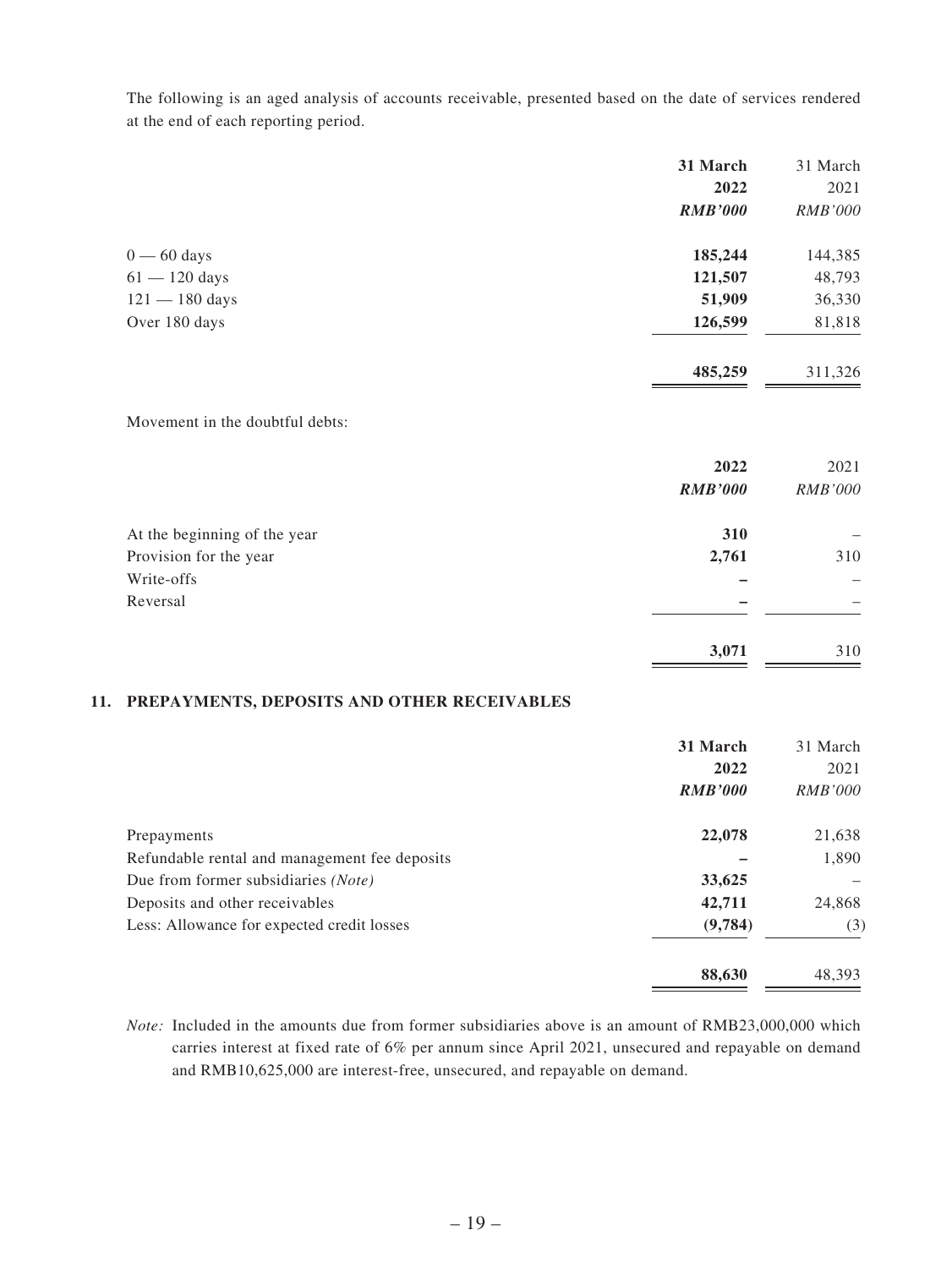#### **12. ACCOUNTS PAYABLE**

|                  | 31 March       | 31 March       |
|------------------|----------------|----------------|
|                  | 2022           | 2021           |
|                  | <b>RMB'000</b> | <i>RMB'000</i> |
| Accounts payable | 11,346         | 10,564         |

The ageing analysis of the accounts payable based on date of services rendered at the end of each reporting period is as follows:

|                  | 31 March       | 31 March       |
|------------------|----------------|----------------|
|                  | 2022           | 2021           |
|                  | <b>RMB'000</b> | <i>RMB'000</i> |
| $0 - 60$ days    | 7,657          | 5,649          |
| $61 - 120$ days  | 548            | 196            |
| $121 - 180$ days | 285            | 113            |
| Over 180 days    | 2,856          | 4,606          |
|                  | 11,346         | 10,564         |

The average credit period on accounts payable is 90 days.

#### **13. BANK AND OTHER BORROWINGS**

|                                                                   | 31 March       | 31 March       |
|-------------------------------------------------------------------|----------------|----------------|
|                                                                   | 2022           | 2021           |
|                                                                   | <b>RMB'000</b> | <i>RMB'000</i> |
| Bank borrowings repayable (note 1):                               |                |                |
| Within one year                                                   | 48,500         | 29,000         |
| Other borrowing repayable <i>(note 2)</i> :                       |                |                |
| Within one year                                                   | 65,279         |                |
| Within a period of more than one year but not exceeding two years | 27,000         |                |
|                                                                   | 140,779        | 29,000         |
| Less: Amounts due within one year shown under current liabilities | (140, 779)     | (29,000)       |
| Amounts shown under non-current liabilities                       |                |                |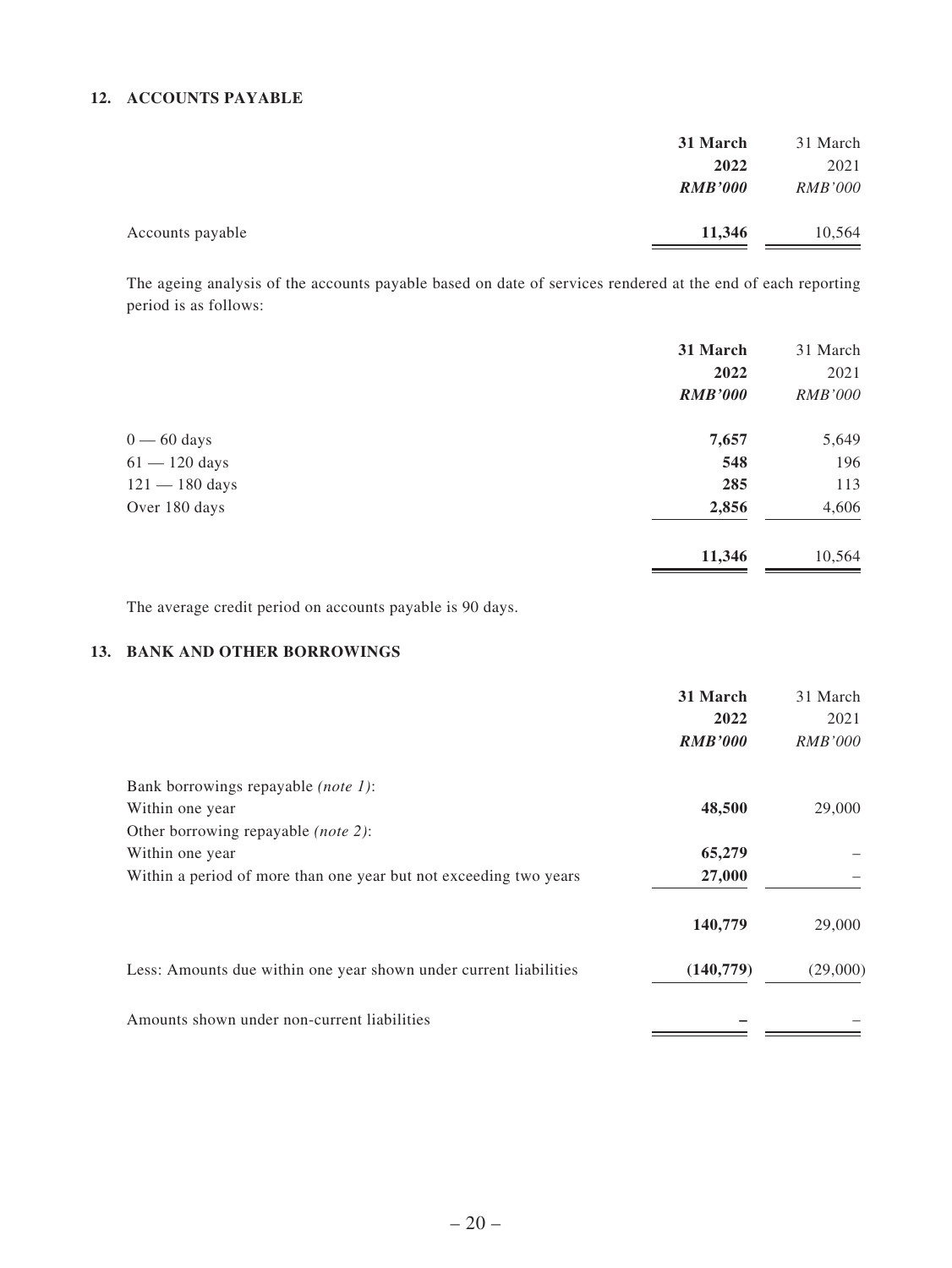#### *Note:*

- 1) The carrying amount of the borrowings are at fixed rate and are secured by certain accounts receivables of the Group, certain properties owned by and the personal guarantees provided by certain current and former directors of a subsidiary of the Group.
- 2) The carrying amount of the other borrowing from a related company of the Company, with principal amount of RMB60,000,000 are at fixed rate 13.5%, unsecured and repayable within one year and the other borrowing with principal amount of RMB27,000,000 are interests free, unsecured and repayable within two years, which contain a repayment on demand clause (and therefore classified as current liability) is expected to be settled within one year.

The effective interest rates of the Group's bank borrowings were as follows:

|                                      | 2022            | 2021            |
|--------------------------------------|-----------------|-----------------|
|                                      | <b>RMB'000</b>  | <i>RMB'000</i>  |
| Effective interest rate (per annum): |                 |                 |
| Fixed-rate bank borrowings           | 4.4\% to 4.85\% | 4.4\% to 5.35\% |

#### **14. BUSINESS COMBINATIONS**

On 15 October 2020, the Company acquired 100% of equity interests of KingNine Group for a consideration of RMB1,012,224,000. KingNine Group has been accounted for as subsidiaries of the Group since the acquisition date. As at 31 March 2022, consideration payable of RMB70,000,000 (2021: RMB70,000,000) will be settled within one year, while RMB129,499,000 (2021: RMB190,837,000) will be settled after one year. The acquisition was made as part of the Group's strategy to expand its business.

#### **15. SHARE CAPITAL**

|                                                                                  | Number of<br>shares | Amount<br><i>RMB'000</i> |
|----------------------------------------------------------------------------------|---------------------|--------------------------|
| Ordinary shares of HK\$0.01 each                                                 |                     |                          |
| Authorised:<br>As at 1 April 2020, 31 March 2021, 1 April 2021 and 31 March 2022 | 10,000,000          | 87,661                   |
| Issued and fully paid:                                                           |                     |                          |
| As at 1 April 2020                                                               | 3,550,496,836       | 29,848                   |
| Share issued                                                                     | 638,022,754         | 5,547                    |
| As at 31 March 2021 and 31 March 2022                                            | 4,188,519,590       | 35,395                   |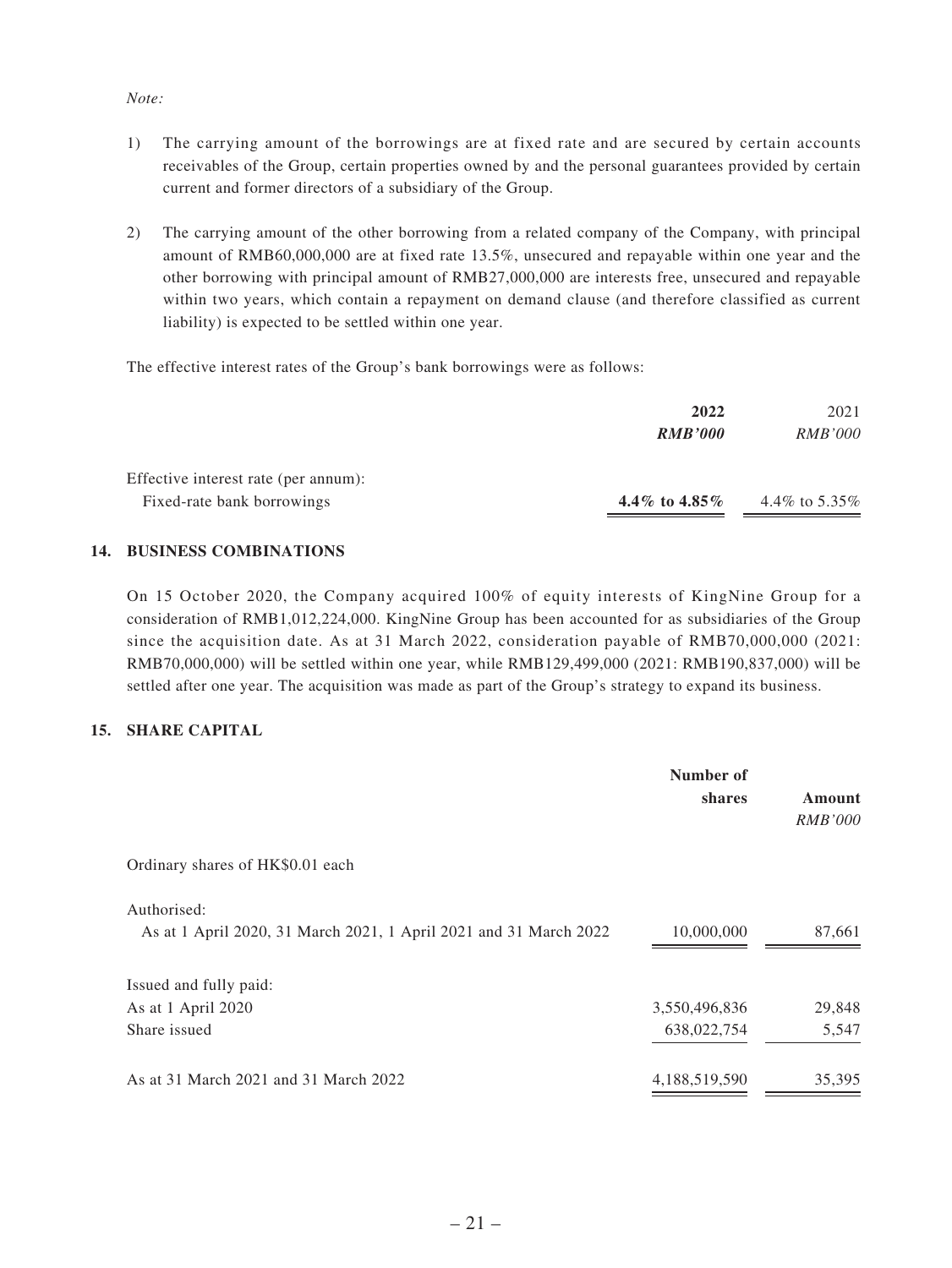# **FINAL DIVIDEND**

The Board does not recommend the payment of a final dividend for the Year (2021: Nil).

### **CLOSURE OF REGISTER OF MEMBERS**

The register of members of the Company will be closed from Monday, 8 August 2022 to Wednesday, 10 August 2022 (both days inclusive) for the purpose of determining the entitlement to attend and vote at the forthcoming annual general meeting of the Company (the "AGM"). During which period no transfer of shares of the Company will be registered. In order to be eligible to attend and vote at the AGM, all completed transfer documents accompanied by the relevant share certificate(s) must be lodged with the Hong Kong Branch Share Registrar of the Company, Tricor Investor Services Limited at Level 54, Hopewell Centre, 183 Queen's Road East, Hong Kong for registration not later than 4:30 p.m. on Friday, 5 August 2022.

# **MANAGEMENT DISCUSSION AND ANALYSIS**

# **Significant Investments Held, Material Acquisitions And Disposals of Subsidiaries, Associates And Joint Ventures**

During the Year, the Group completed the following acquisitions:

- 1. 51% equity interest in both Qingdao Jinliang Technology Co., Ltd.\* (青島金量科技有限 公司) ("Jinliang Technology") at a cash consideration of RMB1.02 million and Jiuqi Technology (Hangzhou) Co., Ltd.\* (九棲科技(杭州)有限公司) ("Jiuqi Technology") at a cash consideration of RMB1.02 million. Jinliang Technology and its subsidiaries principally engaged in new media advertising business and platform certification business in the PRC. Jiuqi Technology and its subsidiaries principally engaged in live broadcast operation and education training business in the PRC. These companies have been accounted for as subsidiaries of the Group since the completion of the acquisitions.
- 2. 20% equity interest in Guangzhou Kunyuan Culture Media Co., Ltd.\* (廣州坤元文化傳 媒服務有限公司) ("Guangzhou Kunyuan") at a cash consideration of RMB6 million. Guangzhou Kunyuan principally engaged in short video content production and related services business. This investment has been accounted for as interest in an associate of the Group since the completion of the acquisition.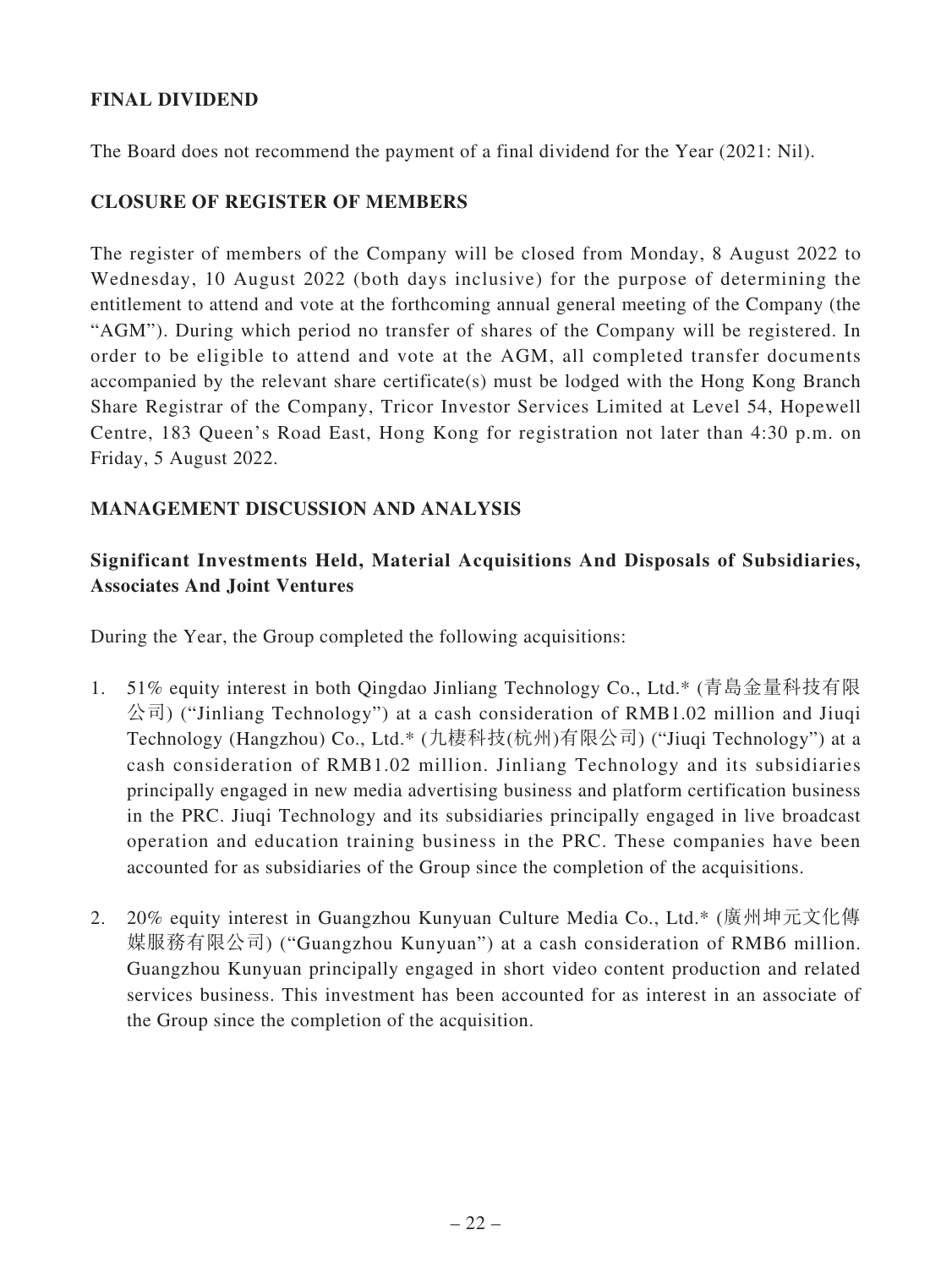Subsequently, in order to further integrate the Group's resources, the Group disposed a certain part of the equity interests in Jinliang Technology and Jiuqi Technology. As at 31 March 2022, the Group held 15% equity interests in Jinliang Technology and 15% equity interests in Jiuqi Technology.

In addition, for the investment in Guangzhou Kunyuan, the Group has signed the Equity Sale Agreement, which is expected to be completed by the end of June 2022. After the completion of the sale, the Group will hold 3% equity interests in Guangzhou Kunyuan.

As disclosed in the announcement dated 10 August 2021 published by the Company, it entered into an equity transfer agreement with certain independent third parties as the purchasers (the "Purchasers"), pursuant to which the Company agreed to sell, and the Purchasers agreed to purchase the entire equity interest in Corporate Wise Limited, a wholly owned subsidiary of the Company, at a total consideration of approximately HK\$17.24 million. Please refer to the announcement of the Company dated 10 August 2021 for details. The completion of this transaction had been taken place on 22 October 2021 and since then the Group ceased to have any equity interest in Corporate Wise Limited.

Save as aforementioned, the Group had no significant investments held, material acquisitions and disposals of subsidiaries, associates and joint ventures during the Year.

# *Profit Guarantee*

As disclosed in the announcement dated 10 September 2020 and the circular dated 18 September 2020 (the "Circular") published by the Company, it entered into a share purchase deed on 10 September 2020 (the "Share Purchase Deed") with regard to the acquisition of the entire issued capital of KingNine Holdings Limited ("KingNine") (the "Acquisition"). Unless otherwise defined herein, all capitalized terms used in this announcement shall have same meanings as those defined in the Circular.

Mr. Hu Shilong and Ms. Liu Yingying (the "Guarantors") have undertaken to the Company pursuant to the Share Purchase Deed that the audited consolidated net profit attributable to the equity holders of KingNine in accordance with HKFRS for any given profit guarantee period would not be less than the guaranteed profit in respect of such profit guarantee period. The Company has undertaken to the Guarantors that subject to the compliance of all applicable laws and regulations (including the GEM Listing Rules and the directors' fiduciary duties and duties of skill, care and diligence), it would use reasonable endeavours to procure the directors of DaLian Kingwisoft nominated by it to act in the interests of the Group as a whole during the entire profit guarantee period.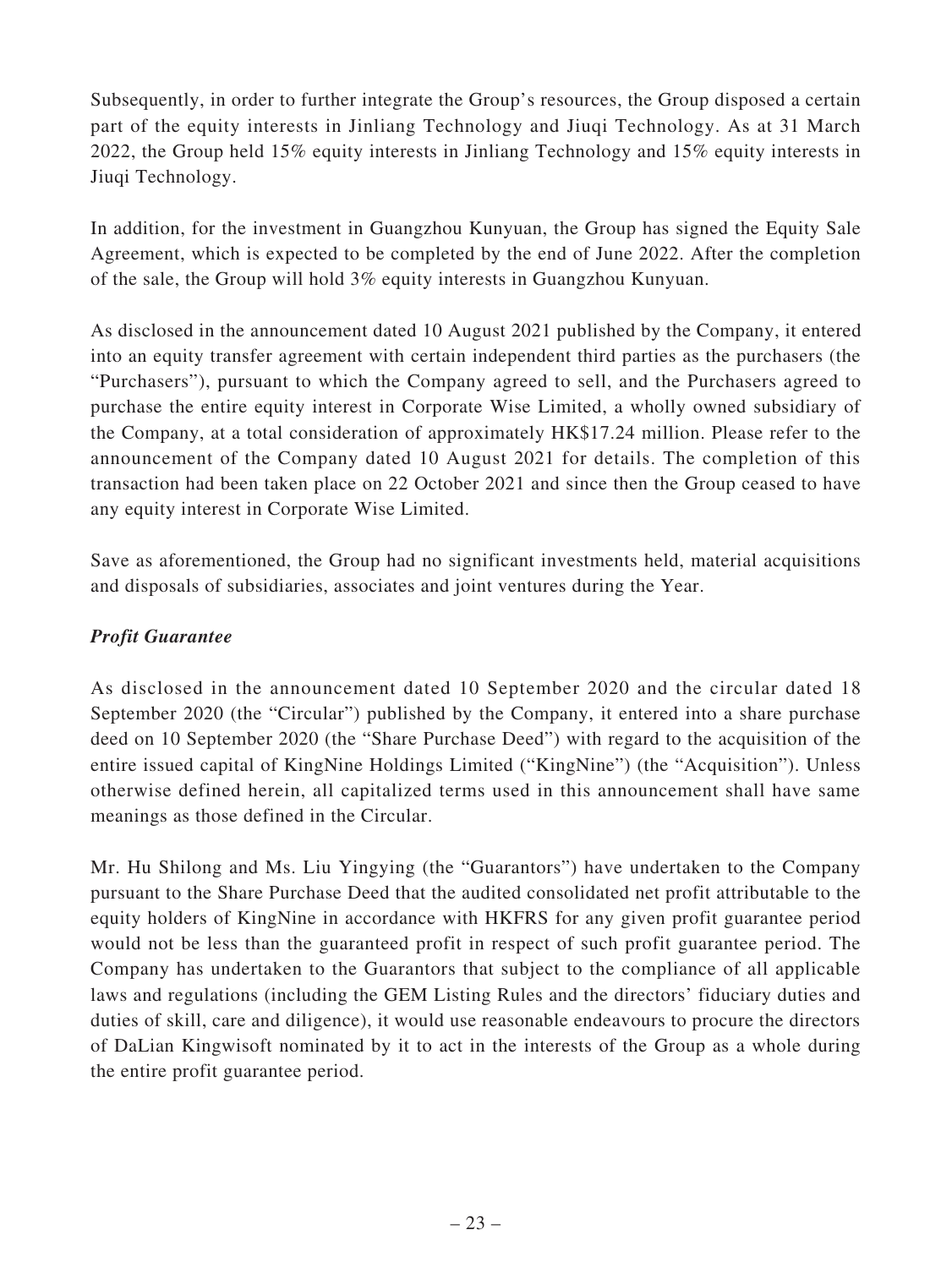In respect of the Guarantee Period commenced on 1 April 2019 and ended on 31 March 2020, the audited consolidated net profit attributable to the equity holders of KingNine in accordance with HKFRS was approximately RMB65.3 million, and is more than the Guaranteed Profit in respect of this Guarantee Period (i.e. RMB60 million). In respect of the Guarantee Period commenced on 1 April 2020 and ended on 31 March 2021, the audited consolidated net profit attributable to the equity holders of KingNine in accordance with HKFRS was approximately RMB93.6 million, and is more than the Guaranteed Profit in respect of this Guarantee Period (i.e. RMB90 million). In respect of the Guarantee Period commenced on 1 April 2021 and ended on 31 March 2022, the audited consolidated net profit attributable to the equity holders of KingNine in accordance with HKFRS was approximately RMB134.3 million, and is more than the Guaranteed Profit in respect of this Guarantee Period (i.e. RMB120 million).

# **Business Review**

2021 is a challenging year and an extraordinary year in the post-pandemic era. We show courage in difficult circumstances, and hard work leads to success. We actively faced and adapted to the severe market environment, and insisted on improving client satisfaction and seeking healthy and sustainable business development. We focused on key strategic areas of enterprise services, maintained our leading superiority, enhanced professional service capabilities and scaled up businesses, reduced costs and increased efficiency, and continued to innovate and apply technology to provide clients with more diversified and higher-quality services.

The revenue and profit from our primary businesses showed a good growth trend. KingNine Holdings Limited, the Company's wholly-owned subsidiary, together with its subsidiaries (collectively, "KingNine Group"), posted revenue of RMB807.2 million for the Year, a yearon-year increase of 59.5%. The consolidated net profit attributable to equity holders of KingNine Group for the Year was RMB134.3 million.

The back-office services of KingNine Group have been advancing steadily, with further consolidated leading position in many advantageous fields, such as the Internet and operators. KingNine Group saw revenue of RMB694.4 million from back-office services, accounting for 80.2% of the total revenue. Revenue in the intelligent data solution business rose 37.3% year on year, marking a robust growth. In the meantime, we continuously improved our innovative business and saw an explosive growth in revenue in integrated Internet marketing business, with the scale hitting RMB91.3 million.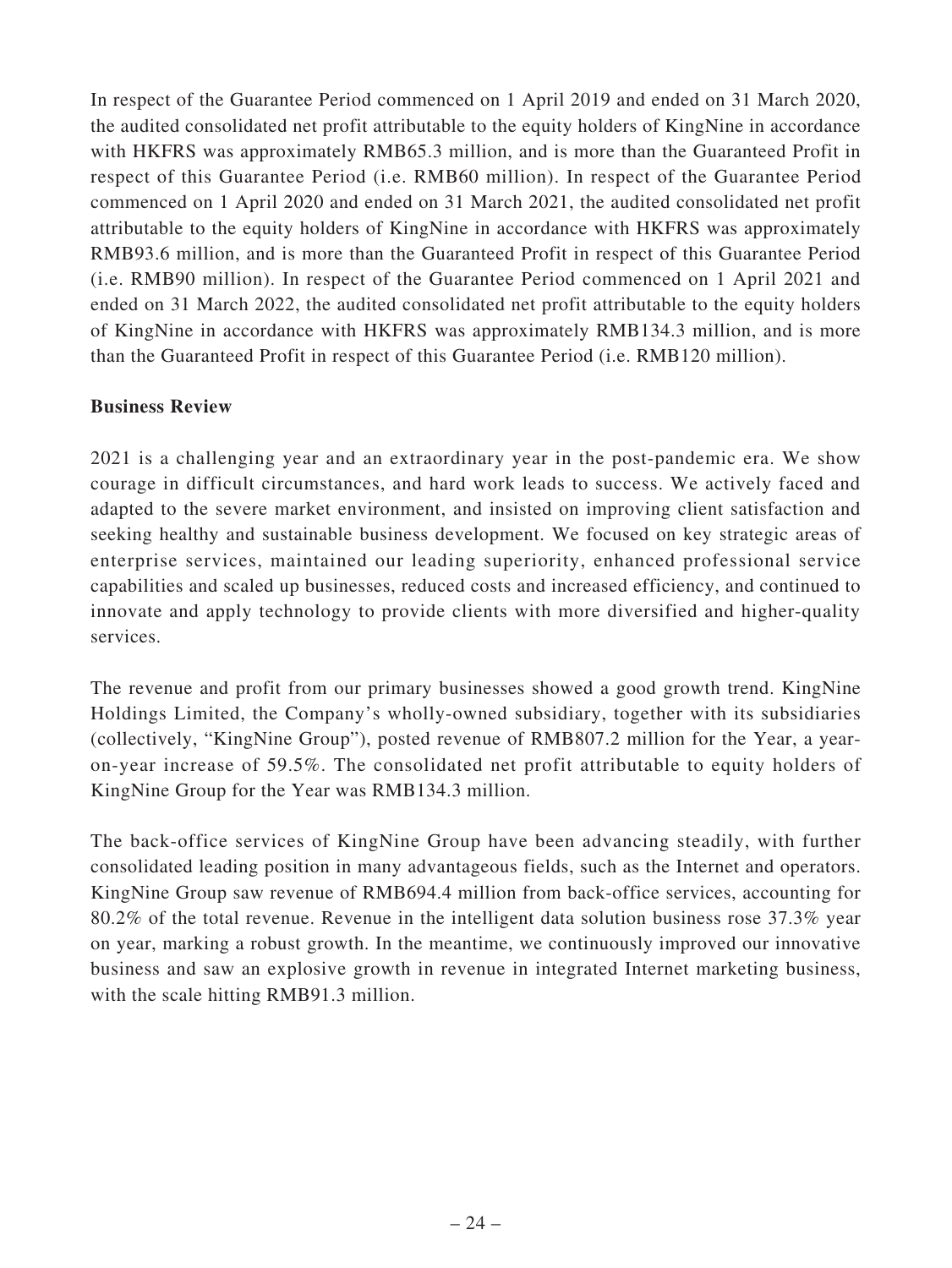During the Reporting Period, the Group's top ten clients remained basically stable. The Group has been keeping moderately growing business relationships with clients who are leading companies in sectors, such as Internet mobility, finance & securities, e-commerce and community group buying. In addition, a world-leading Internet technology company has become one of its top ten clients. Meanwhile, the Group has achieved breakthrough in Internet marketing services. The technology company engaged in digital content and digital marketing services was ranked among the top ten clients of the Group. In terms of expansion of new clients and new businesses, the Group has acquired a number of clients in the field of Internet marketing services. In the field of client services, a leading Chinese lifestyle service provider operating with the OTA model and a world-leading AI high-tech company have become clients of the Group. Besides, it has begun to provide diversified client services for a number of joint-stock commercial banks and city commercial banks. The Group has established new business partnerships in more cities with a major Chinese telecom operator that it has been serving for many years. During the Reporting Period, the number of clients increased by 203 from 125 at the beginning of the year to 328. At the same time, the Group secured more business orders from existing clients.

In 2021, amid the ongoing global pandemic, the global economic recovery lacked momentum, and the external environment became more complex, severe and uncertain. The client service industry in which KingNine Group operates was hit to some extent. Relying on its deep experience in software development, IT security and data centre operation and orderly environmental management capability, KingNine Group actively innovated, worked closely with clients and followed governments' pandemic prevention and control requirements. It took some positive and effective measures, including pandemic prevention and control in the workplace, flexible working arrangements (including working from home) and business interoperability in the workplace, which help it operate its businesses smoothly. It maintained steady growth with existing customers while securing new incremental markets from new customers. The business connotation and value have been further enhanced. The robust business performance during the Reporting Period proves that our business model is extremely resilient and able to quickly adapt to and optimise operations to promote the long-term sustainable and healthy development of the Company.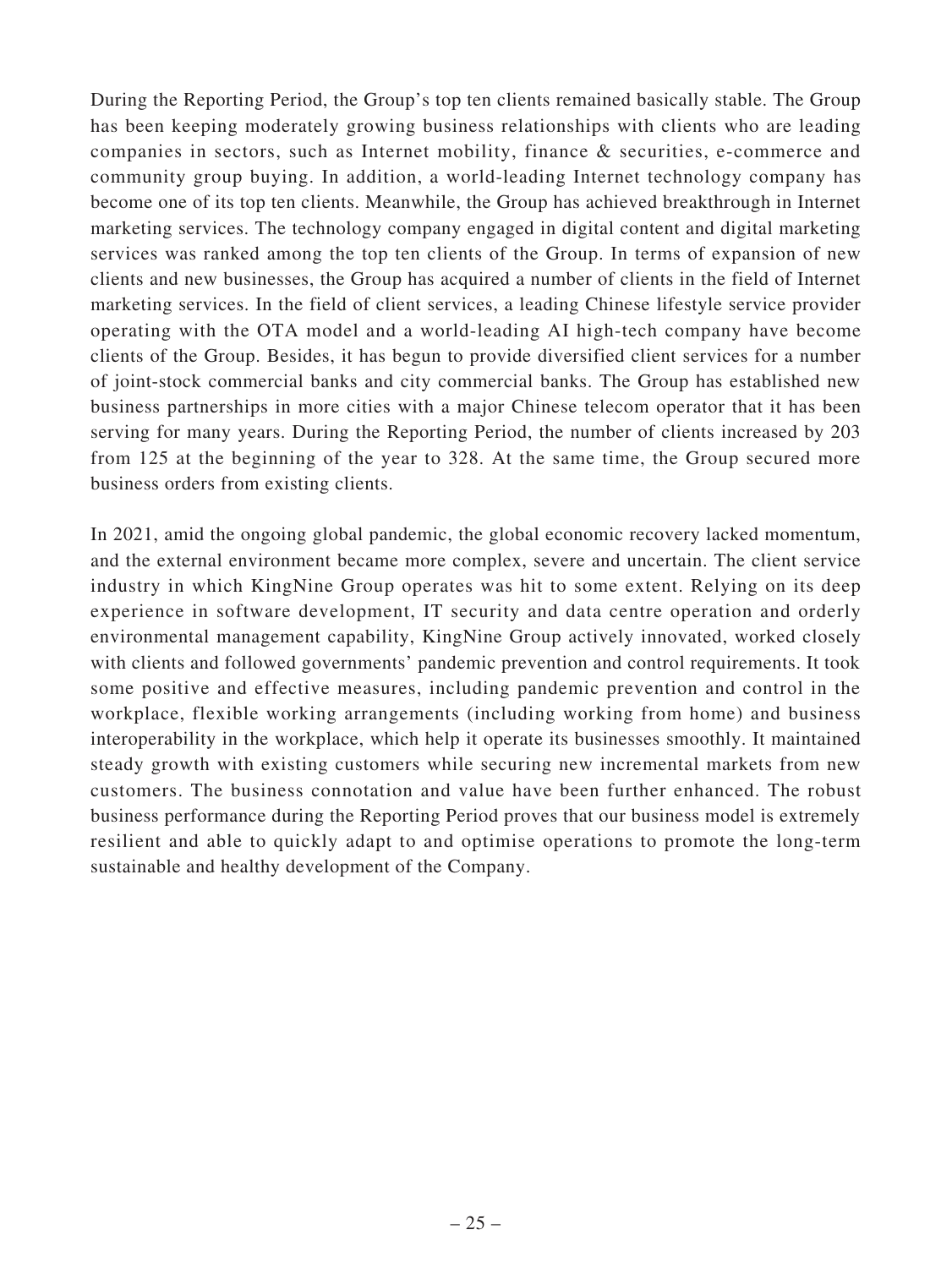KingNine Group, which has always adhered to independent innovation and research and development, focuses on the innovation in artificial intelligence and big data technologies and their integration with and application in business scenarios, with positive results achieved. During the Reporting Period, it obtained 29 new software copyrights in client service technology, data centre operation and maintenance technology, operation management platform and so forth that are closely related to the Company's businesses. KingNine Group obtained 2 invention patents and 163 software copyrights on an aggregate basis. It started to work on the strategy of developing quality and productivity tools in the field of digital marketing. Three companies, Shenzhen Kingwisoft, Qingdao Nanyou and Kingwisoft Network, were selected as technology-based SMEs. Dalian Kingwisoft has been certified as a high-tech enterprise in 2021. It is the third time that it has been certified as a high-tech enterprise since 2015. Dalian Kingwisoft has also been recognised for its brand reputation and influence. After winning the title of Gazelle Enterprise in Liaoning Province in 2019, it was rated as a 20-year Excellent Enterprise in the Software Industry in Liaoning Province during the Reporting Period, was nominated for the 8th Dalian Mayor's Quality Award, and was honoured as a Top 20 Enterprise in the Mature Stage — Innovation Points of Enterprises in Dalian High-tech Industrial Zone for 2020.

In addition, KingNine Group built self-operated contact service centres in Shenyang, Liaoyang, Xi'an, Lu'an, Puyang and Jinzhou during the Reporting Period, and expanded such self-operated contact service centres in Xiangyang, Mianyang, Dalian and other cities, bringing the total number of completed workstations in 23 self-operated contact service centres to 11,881, an increase of 5,188 workstations compared to 6,693 workstations as of 31 March 2021.

KingNine Group attaches great importance to human resources management, and its employees are widely dispatched to self-operated contact service centres. The Group has designed a dual-channel employee career development approach. Centring on learners, it drew up appropriate special training programmes to meet employees' needs for career development and value realisation. Through the development of internal talents and the introduction of external talents, the Company has built a reasonably-equipped, high-performance and highquality professional team to provide talent guarantee to support its business development. Besides, the Company continuously optimised and scientifically selected and trained leading talents to improve its cadre reserve.

During the Report Period, the Group disposed part of shares of Qingdao Jinliang Technology Co., Ltd. ("Jinliang Technology") in order to further integrate the Group's resources. With the completion of the disposal, the Group holds 15% of shareholding in Jinliang Technology.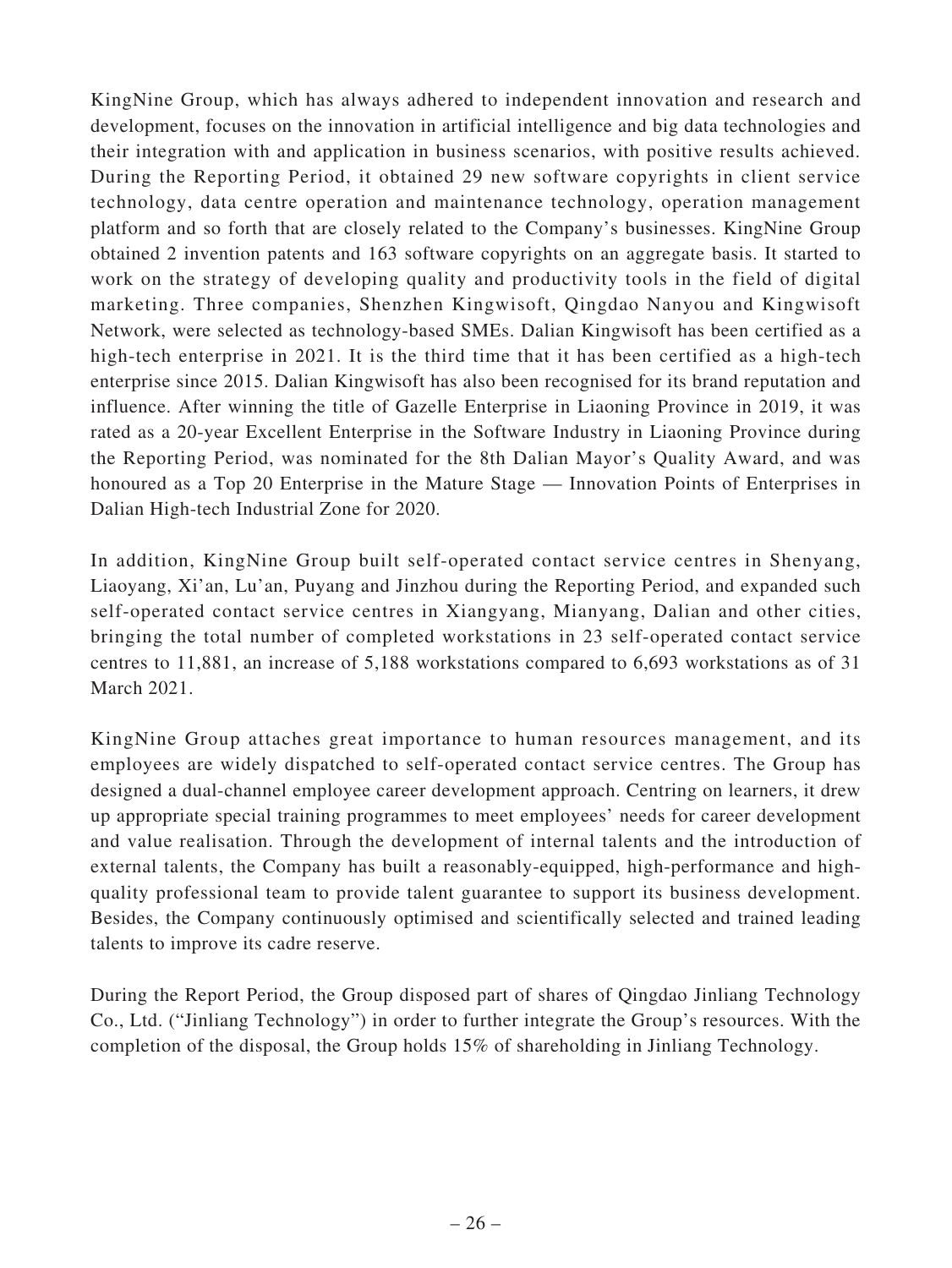With the completion of the disposal of the entire equity interests in Corporate Wise Limited, a wholly owned subsidiary of the Company, took place on 22 October 2021, the Group ceased to engage in the provision of corporate advisory services, investment advisory and asset management services. In addition, the loan receivables of the Group have been received in full during the Year. The Group no longer carries on the business of financial services segment including money lending. The results of the financial services segment have been classified as discontinued operations of the Group during the Year and the comparative information for the year ended 31 March 2021 have been restated accordingly.

### **Financial Review**

### *Results of the Group*

Following the completion of the acquisition of KingNine Group on 15 October 2020, this is the first year the Group consolidated the whole year financial results of KingNine Group, whereas the Group consolidated the financial results of KingNine Group for around 5.5 months from 15 October 2020 to 31 March 2021 in the last financial year. As such, income and expenses of the Group had increased in general compared to the last financial year.

The Group recorded a revenue of approximately RMB865.7 million for the Year (2021: approximately RMB264.4 million), representing 227% increase as compared to that of last financial year. Such significant increase was mainly attributable to the revenue generated from the provision of value-added telecommunication and related services in the PRC after the completion of the acquisition of the KingNine Group in October 2020.

An analysis of the Group's revenue from major services is as follows:

|                                                                 | 2022<br><b>RMB'000</b> | 2021<br><b>RMB'000</b> |
|-----------------------------------------------------------------|------------------------|------------------------|
| Continuing operations                                           |                        |                        |
| Value-added telecommunication and related services:             |                        |                        |
| — Back-office services                                          |                        |                        |
| Provision of customer service solutions<br>$\bullet$            | 693,776                | 247,043                |
| Setting up of contract service systems and centres<br>$\bullet$ | 663                    | 8,602                  |
|                                                                 | 694,439                | 255,645                |
| — Comprehensive marketing services                              | 149,746                | 931                    |
| — Data centre services                                          | 21,485                 | 7,792                  |
|                                                                 | 865,670                | 264,368                |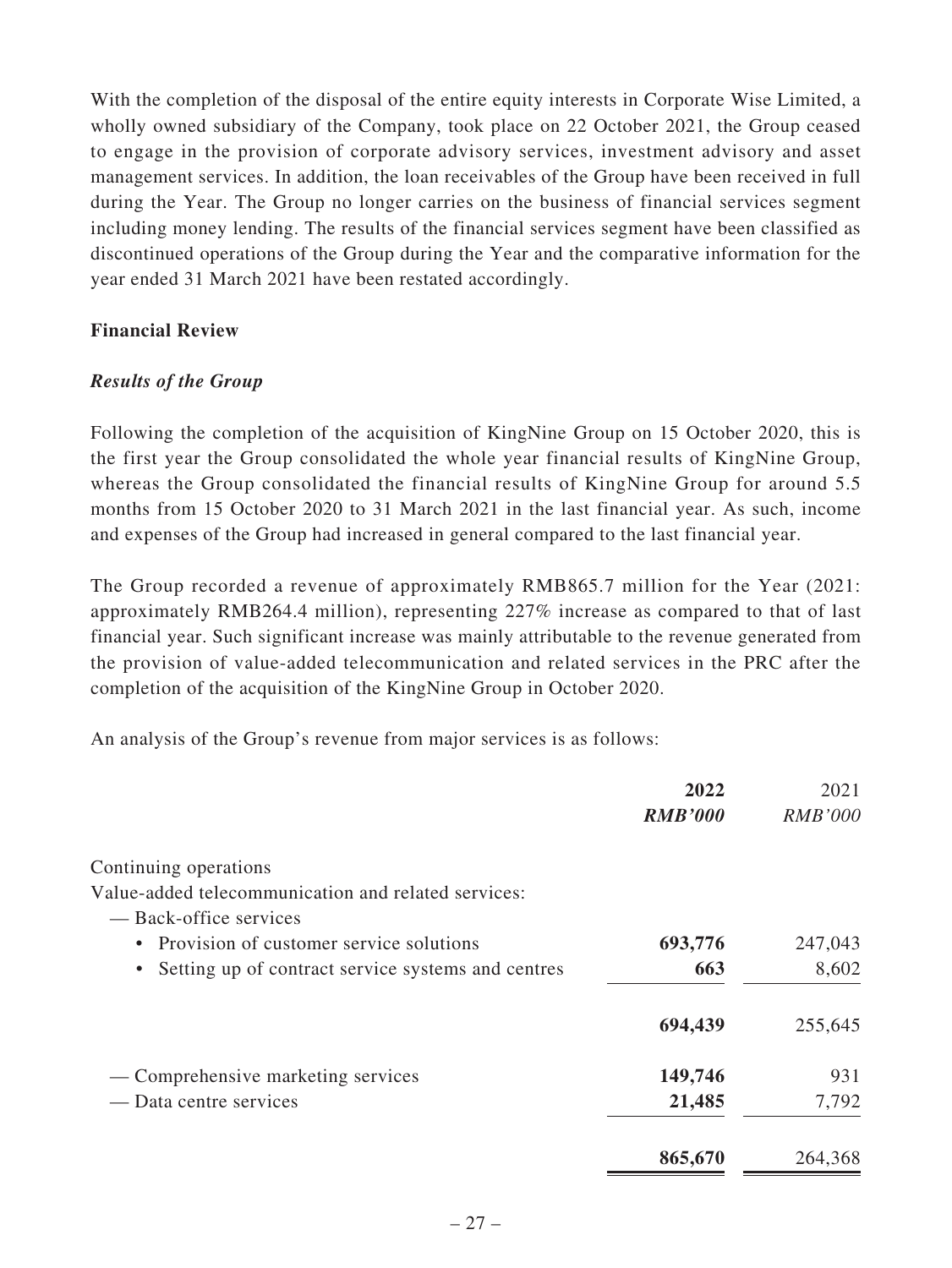During the Year, the Group incurred cost of services of approximately RMB678.6 million (2021: RMB181.2 million) for the provision of value added telecommunication and related services business. Cost of services primarily consisted of staff costs, subcontracting fees, rental expenses, depreciation and amortisation.

Net other income for the Year was approximately RMB31.7 million (2021: approximately RMB35.1 million).

During the year, the Group recorded a gain from derecognition of financial assets measured at amortised costs at approximately RMB13.9 million as a customer agreed to settle its accounts receivable balance by issuing shares of fair value at approximately RMB13.9 million to the Group.

The Group incurred marketing, research and development expenses of approximately RMB37.3 million (2021: RMB9.8 million) in aggregate during the Year. Such cost and expenses were incurred for the provision of value-added telecommunication and related services business.

Administrative expenses for the Year was approximately RMB87.7 million (2021: approximately RMB60.4 million). The increase was mainly attributable to the increases in staff costs, amortisation of intangible assets and depreciation as well as consolidation of the KingNine Group's expenses for full year.

During the Year, the Group incurred finance costs of approximately RMB17.1 million (2021: approximately RMB6.4 million) which mainly consisted of interests on consideration payable arising from the acquisition of KingNine Group, bank and other borrowings and lease liabilities.

The Group's income tax expense for the Year was approximately RMB12.9 million (2021: approximately RMB10.6 million) which mainly consisted of provision of PRC Enterprise Income Tax of approximately RMB13.7 million (2021: approximately RMB16.6 million) and deferred tax credit of approximately RMB0.8 million (2021: RMB6.0 million).

Profit attributable to owners of the Company for the Year was approximately RMB80.4 million, compared to the profit of approximately RMB26.2 million for the last financial year.

Basic earnings per share for the Year was approximately RMB1.92 cent (2021: approximately RMB0.68 cent), while diluted earnings per share for the Year was the same as basic earnings per share of approximately RMB1.92 cent (2021: approximately RMB0.68 cent).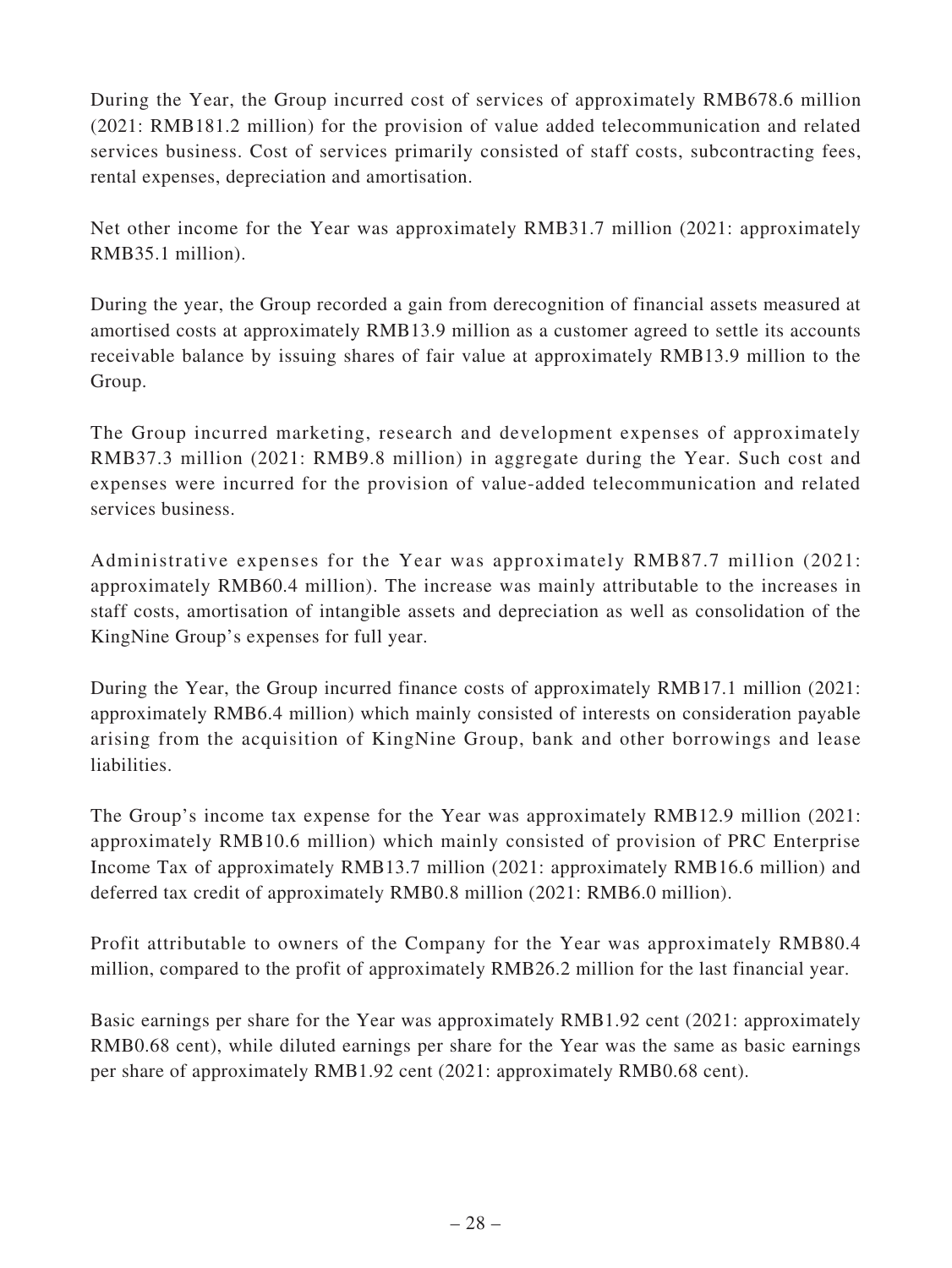The Group's total assets and liabilities increased during the Year with continued expansion of the Group's business. On the other hand, the Group had settled the payment of tranche II cash consideration in the amount of RMB70 million for the acquisition of KingNine Group which reduced both assets and liabilities by the same amount of the payment. As a result, the Group's total assets as at 31 March 2022 increased by approximately RMB158.7 million to approximately RMB1,574.1 million as compared with approximately RMB1,415.4 million as at 31 March 2021. The total liabilities of the Group as at 31 March 2022 increased by approximately RMB83.0 million to approximately RMB482.8 million as compared with approximately RMB399.8 million as at 31 March 2021. Net assets value as at 31 March 2022 was approximately RMB1,091.3 million (31 March 2021: approximately RMB1,015.6 million).

# *Liquidity and financial resources*

As at 31 March 2022, the Group had a current ratio of 2.1 and a gearing ratio of 12.9% (2021: 3.4 and 2.9%, respectively). The gearing ratio is computed by dividing the Group's bank and other borrowings of approximately RMB140.8 million by the Group's equity of approximately RMB1,091.3 million. The Group's operation and investments were financed by internal resources and borrowings.

For foreign currency risk, the Group will continue to monitor its foreign currency exposure and will consider using hedging instruments if available in respect of significant foreign currency exposure should the need arise.

# *Capital structure*

There was no material change in the Group's capital structure during the Year.

Total equity attributable to owners of the Company amounted to approximately RMB1,071.1 million as at 31 March 2022 (2021: approximately RMB999.9 million). This increase was mainly attributable to profit recognised and the net movement in the translation reserve during the Year.

# *Commitments*

The Group and the Company did not have any significant commitment as at 31 March 2022 and 2021.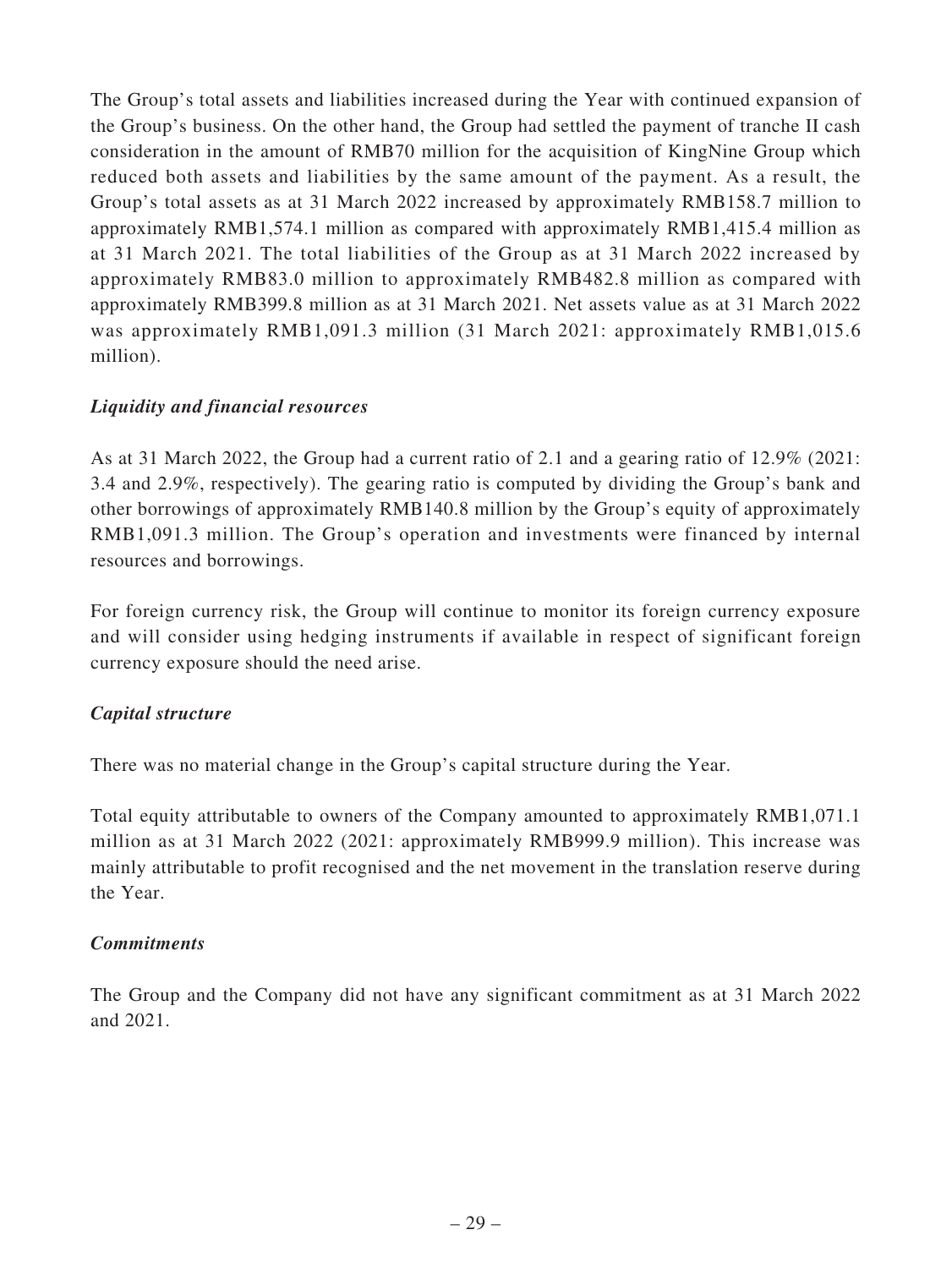# *Charge on the Group's assets*

As at 31 March 2022, the Group's bank borrowings were secured by certain assets of the Group. Details of the Group's pledges of assets are set out in note 13 to the financial statements.

### *Employees and remuneration policies*

As of 31 March 2022, the Group had 7,351 employees including Directors (2021: 4,436 employees). Total staff cost (including Directors' emoluments) for the Year amounted to approximately RMB402.2 million. Employees' remuneration packages are decided based on their job responsibilities, local market benchmarks and industry trends. Employee discretionary bonus is distributable according to the performance of the respective subsidiaries and employees concerned.

The Remuneration Committee will review and determine the remuneration and compensation packages of the Directors and senior management of the Company with reference to salaries paid by comparable companies, time commitment and responsibilities of the Directors and performance of the Group.

### *Contingent liabilities*

As at 31 March 2022, the Group had no material contingent liabilities (2021: Nil).

# *Future plans for material investments or capital assets*

The Group will focus on premium corporate clients in the Internet and finance sectors to diversify its categories of services and strengthen our customers' stickness, which in turn help the Group to generate economics of scale and gain more market share.

The Group will look into our business development and consider acquiring or investing in relevant assets which form synergistic effects with our principal business as and when appropriate. Through the acquisition and investment, the Group can expand its services categories and premium customer base and strengthen our capability in research and development, which in turn identify and meet demands from customers in a view to raise our core competitiveness and profitability.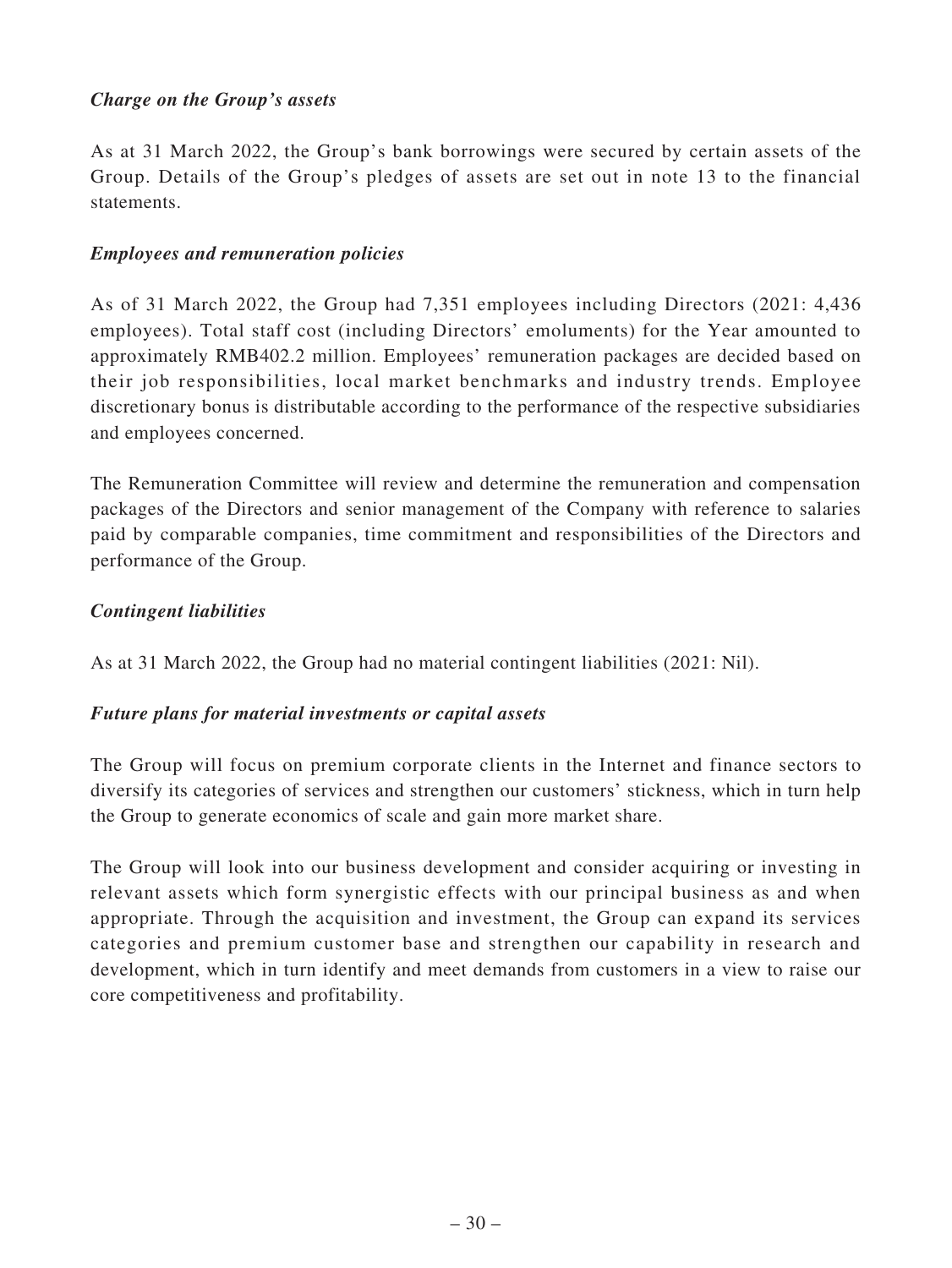# **Outlook**

In 2022, under the strong leadership of the CPC Central Committee with Xi Jinping at its core, authorities in all regions effectively coordinated anti-pandemic efforts with economic and social development. The country's economy got off to a steady start. Since mid-March, some cities in China have experienced relatively severe COVID-19 outbreaks. Facing the complex situation of changes unseen in a century and the unprecedented pandemic, China has seen increasing complexity, severity and uncertainty in economic development, and faced new challenges in stabilising economic growth, employment and prices. However, the State Council issued a circular urging the implementation of a package of policy measures to stabilise the economy, and authorities at all levels intensified their efforts and introduced a series of policies to stabilise economic growth, which will effectively respond to the downward pressure on the economy, consolidate the foundation for economic recovery, focus on stabilising market players, and firmly stabilise the economy. Efforts are made to achieve the targets set for economic and social development for the year and keep the economy operating within an appropriate range.

According to preliminary estimates, the GDP in the first quarter reached RMB27,017.8 billion, a year-on-year increase of 4.8% at constant prices. In general, China saw continuous economic recovery in the first quarter and kept economic operations within a reasonable range. The services sector continuously turned around in the first quarter. In terms of industries, the value added of information transmission, software and information technology services, and the financial industry grew 10.8% and 5.1% year on year, respectively.

As KingNine Group's major clients are players from sectors such as finance & securities, telecommunication operators and Internet, they are expected to recover rapidly with the continued economic recovery and the gradual rise of new endogenous momentum, while the far-reaching impact of the pandemic on people's education, mobility and shopping will further promote the booming development of Internet companies, which are expected to bring KingNine Group's business more opportunities for rapid growth.

In this context, KingNine Group will pay close attention to the impact of macro policies on its clients' businesses, and maintain close communication with clients. It will insist on business innovation and service improvement with courage, responsibility, perseverance and wisdom to develop its businesses, and take diversified measures to make active responses. Meanwhile, it will actively explore and seek new business opportunities in the financial industry and livestreaming e-commerce, actively grasp the good opportunities for business development, effectively expand its business presence in China, and strengthen the building of various longterm basic capabilities, so as to bring the Group more stable revenue and profitability, thereby achieving sound growth and enhancing shareholder value.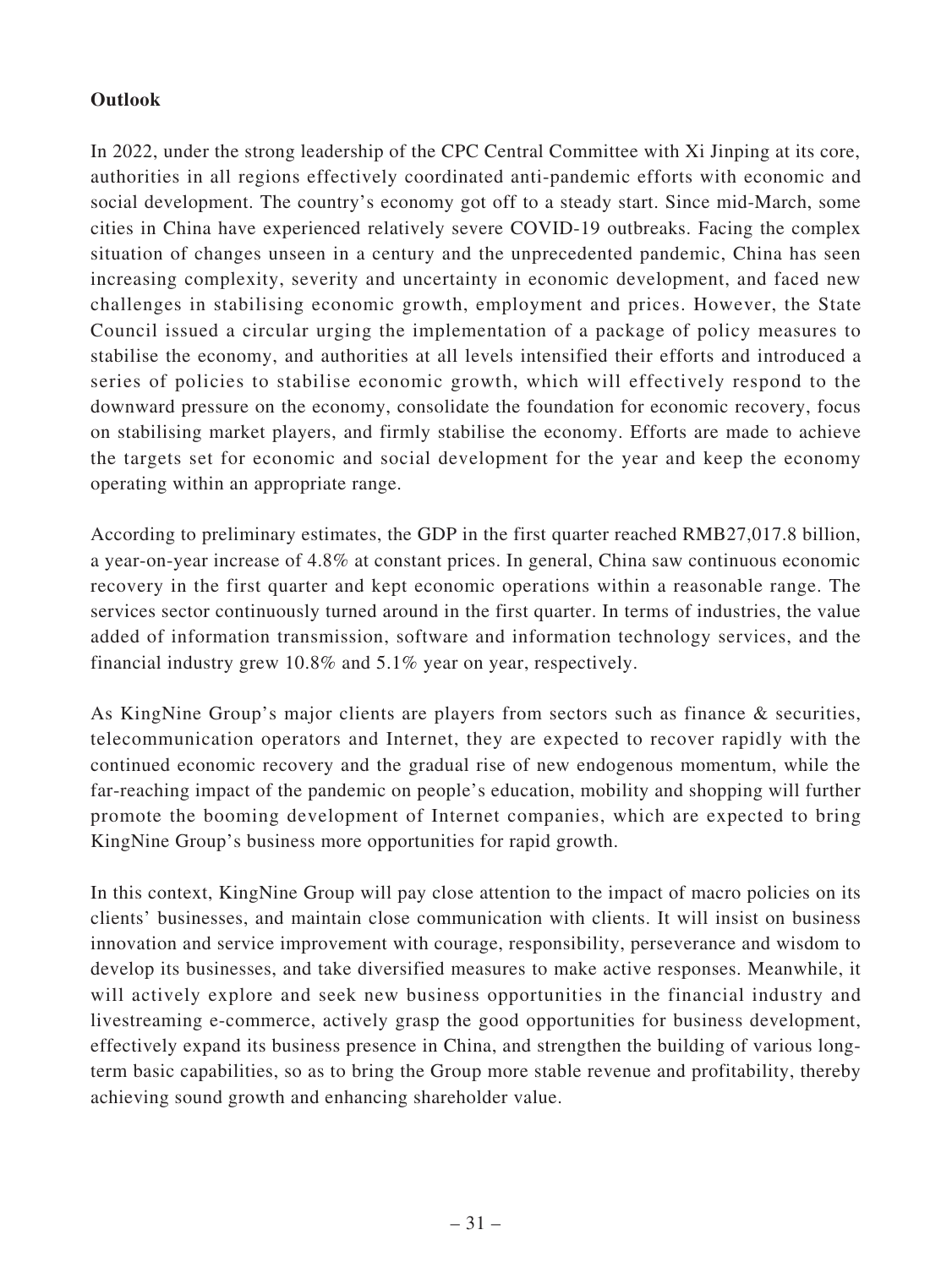KingNine Group keeps working hard and opening up new territories in the back-office services field. In addition to the organic growth of orders from existing clients in the already penetrated industries due to the business growth of clients, new orders have been obtained in the operator service field and traditional financial field, and from new leading Internet companies. Among them, a major Chinese telecom operator has started new business cooperation with the Group in several cities. It has begun to provide diversified client services for a number of joint-stock commercial banks and city commercial banks. Meanwhile, a leading Chinese lifestyle service provider operating with the OTA model and a world-leading AI high-tech company have become clients of the Group. New businesses have been launched in an orderly manner. KingNine Group will continuously promote its participation in project tendering and implementation to achieve revenue and profit contribution. At the same time, KingNine Group has completed the construction of its self-operated contact service centres in Puyang, Xiangyang, Xi'an, Jinzhou and other cities to provide support in terms of staff and spaces for new orders.

In terms of Internet marketing, KingNine Group is actively making preparation in the field of livestreaming e-commerce and digital marketing services, and fully integrating with its existing Internet marketing promotion capabilities and experience. Meanwhile, the Group has established technological presence in the field of digital marketing, and is actively developing merchant quality and productivity tools in relation to digital life and digital marketing, becoming KingNine Group's new growth momentum in B2B enterprise services and livestreaming e-commerce, which has helped the Group acquire several service clients, and achieve constantly growing traffic placement targets month by month. One technology company engaged in digital content and digital marketing services was ranked among the top ten clients of the Group.

As KingNine Group's major clients are players in finance & securities, operators and Internet industries, all these sectors will recover quickly with the sustained economic recovery and the gradual rise of new endogenous driving forces. Meanwhile, the pandemic's profound impact on people's education, mobility, shopping and so forth will further boost the vigorous development of Internet companies, which is expected to bring more opportunities for rapid growth for KingNine Group.

In this context, KingNine Group will pay close attention to the impact of macro policies on its clients' businesses, and maintain close communication with clients. It will take diversified measures to make active responses. Meanwhile, it will actively explore and seek new business opportunities in the financial industry and livestreaming e-commerce, actively grasp the good opportunities for business development, and effectively expand its business presence in China, so as to bring the Group more stable revenue and profitability, thereby enhancing shareholder value.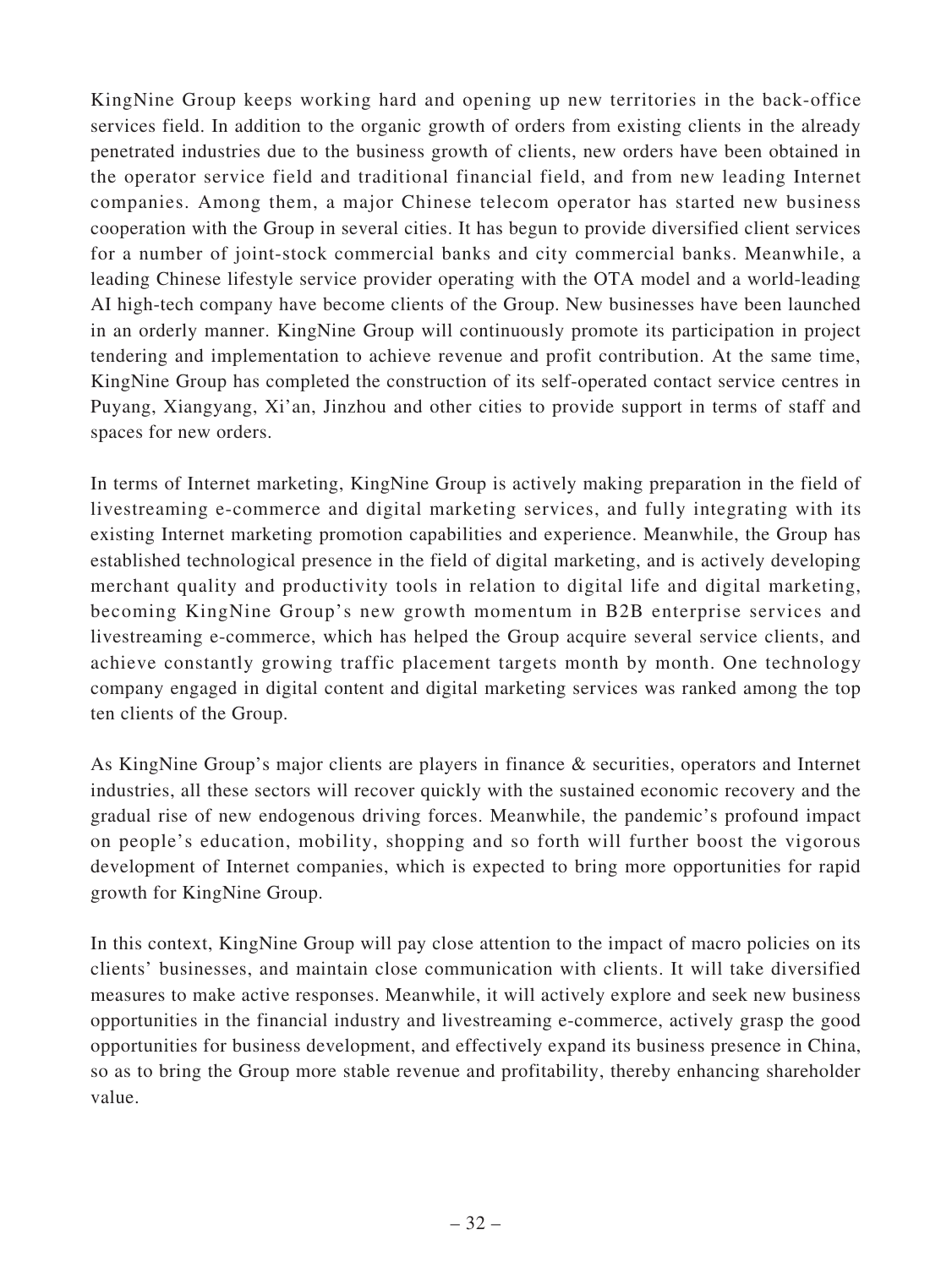# **PURCHASE, SALE OR REDEMPTION OF THE LISTED SECURITIES OF THE COMPANY**

Neither the Company nor any of its subsidiaries had purchased, sold or redeemed any of the Company's listed securities during the Year.

# **CORPORATE GOVERNANCE**

The Company has applied the principles and complied with all code provisions set out in the Corporate Governance Code contained in Appendix 15 of the GEM Listing Rules (the "CG Code") throughout the Year.

The Board regularly monitors and reviews the Group's progress in respect of corporate governance practices to ensure compliance with the code provisions of the CG Code.

# **REVIEW OF RESULTS**

The Audit Committee of the Company has reviewed the accounting principles and practices adopted by the Group and the consolidated financial statements for the Year.

The figures in respect of the Group's consolidated statement of financial position, consolidated statement of profit or loss and other comprehensive income and the related notes thereto for the year ended 31 March 2022 as set out in the preliminary announcement have been agreed by the Group's auditor, BDO Limited, to the amounts set out in the Group's draft consolidated financial statements for the Year. The work performed by BDO Limited in this respect did not constitute an assurance engagement in accordance with Hong Kong Standards on Auditing, Hong Kong Standards on Review Engagements or Hong Kong Standards on Assurance Engagements issued by the Hong Kong Institute of Certified Public Accountants and consequently no assurance has been expressed by BDO Limited on the preliminary announcement.

> By Order of the Board **ZZ Technology Group Company Limited 中植科技集團股份有限公司 NIU Zhanbin** *Chairman*

Hong Kong, 21 June 2022